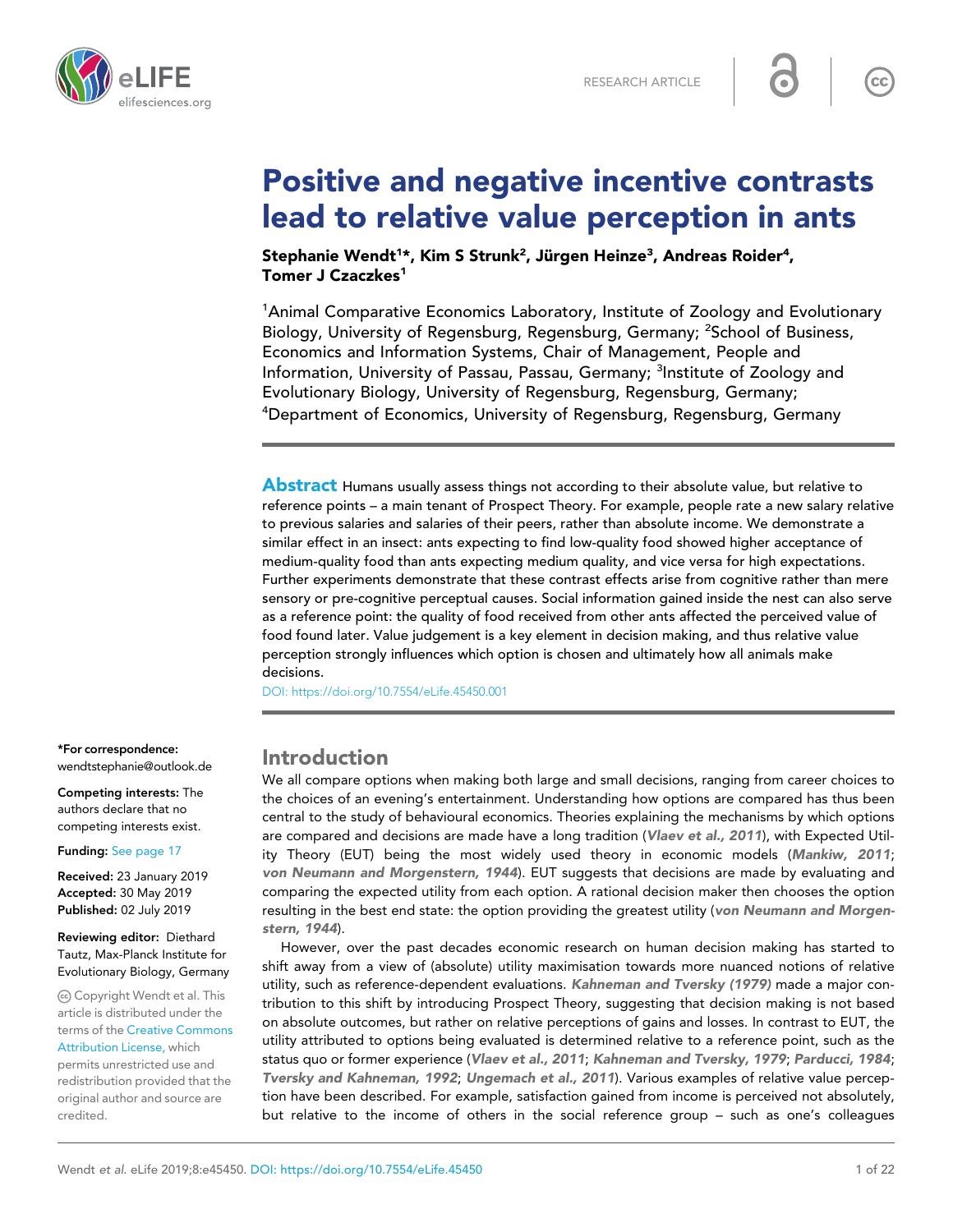**eLife digest** We make many decisions every day, often by comparing options and choosing the one with the greatest profit. But how much we value something often does not depend solely on our needs. Instead, this value may depend on our expectations or other arbitrary reference points. For example, how satisfied you are with your income might depend on how much your colleagues or friends earn.

Animals, including insects, also make decisions when feeding, choosing a partner, or finding a nesting site. Sometimes animals behave in ways that look like disappointment. For example, monkeys may reject a cucumber as a reward if they have seen another monkey get a grape for completing the same task. But it is hard to tell if this behavior reflects a value judgment.

To investigate whether insects evaluate their options against their expectations, Wendt et al. offered black garden ants sugar water over multiple trials. Some ants grew to expect low quality sugar water (containing little sugar); some expected medium quality; and others expected high quality sugar water (containing a high concentration of sugar). Ants that expected to find low quality sugar water were more likely to accept medium quality options than ants that expected the medium quality sugar water. Similarly, ants that expected high quality sugar water were less likely to accept lower quality sugar water. Further experiments confirmed that the ants were not using physical cues such as satiation to guide their behavior.

Furthermore, Wendt et al. found that ants that returned to the nest after foraging passed on information that altered the expectations of the next group of foragers about nearby food. This suggests that the value that ants place on food sources depends both on individual experiences and on information gained from others.

Studies of decision making in humans can be difficult to perform and interpret, because volunteers may try to second-guess what the experimenters want to find, and culture and education may also influence choices. Studying ants instead could help to avoid these pitfalls, as the results presented by Wendt et al. suggest they make decisions in similar ways to humans. Future work building on these findings could also help researchers to predict how insects behave, particularly in rapidly changing environments.

[DOI: https://doi.org/10.7554/eLife.45450.002](https://doi.org/10.7554/eLife.45450.002)

([Boyce et al., 2010](#page-18-0)). Overall, Prospect Theory has enriched our understanding of human decision making by conceptualising it as more nuanced and less rational than previously assumed ([Tversky and Kahneman, 1974](#page-20-0); [Tversky and Kahneman, 1981](#page-20-0)).

The concept of malleable value perception is not just relevant to humans. Value judgments in animals are also influenced by factors apparently independent of the absolute value of options. For example, capuchin monkeys refuse otherwise acceptable pay (cucumber) in exchanges with a human experimenter if they had witnessed a conspecific obtain a more attractive reward (grape) for equal effort ([Brosnan and De Waal, 2003](#page-18-0)). Rats, starlings, and ants, like humans, place greater value on things they work harder for ([Aw et al., 2011](#page-17-0); [Czaczkes et al., 2018a](#page-18-0); [Lydall et al., 2010](#page-19-0)), and starlings, fish and locusts demonstrate state-dependent learning, wherein they show a preference for options experienced when they were in a poor condition ([Aw et al., 2009](#page-17-0); [Pompilio et al., 2006](#page-20-0); [Schuck-Paim et al., 2004](#page-20-0)). Roces and Núñez ([Roces, 1993](#page-20-0); Roces and Núñez, 1993) aimed to show that in leaf cutting ants perceived value can be influenced by other ants. Ants recruited to higher quality food sources ran faster, deposited more pheromone, but cut smaller leaf fragments, even if the food source the recruits find is replaced by a standardised food source ([Roces, 1993](#page-20-0); [Roces and](#page-20-0) Nunez, 1993). However, in these experiments, the absolute value and nature of the reference remains unclear, and indeed pheromone presence may have caused the observed behaviours without influencing the ants' expectations or value perception at all.

[Healey and Pratt \(2008\)](#page-19-0) showed that colonies of the house-hunting ant species *Temnothorax curvispinosus* move into a nest of mediocre quality faster when they were previously housed in a high-quality nest compared to colonies which were previously housed in a poor-quality nest ([Healey and Pratt, 2008](#page-19-0)). In contrast, [Stroeymeyt et al. \(2011\)](#page-20-0) showed that colonies of *Temnothorax albipennis* developed an aversion towards mediocre-quality nests available in their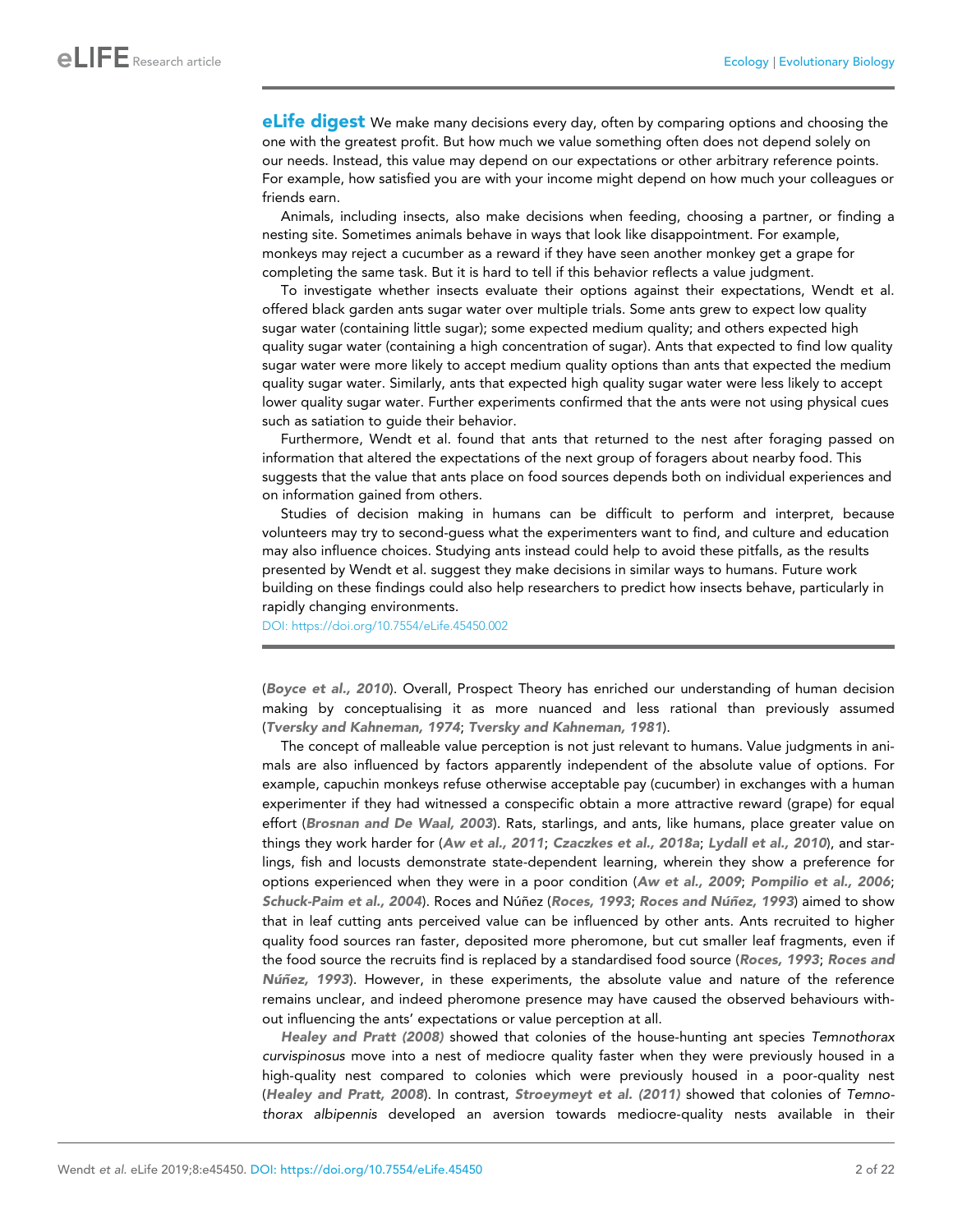environment when they were housed in a high-quality nest, whereas colonies housed in a low-quality nest did not, and thus show an experience-dependent flexibility in nest choice ([Stroeymeyt et al.,](#page-20-0) [2011](#page-20-0)). However, critically missing from the existing works is a systematic description of value judgment relative to a reference point.

'Value distortion by comparison' effects have been studied for decades using the successive contrasts paradigm, in which animals are trained to a quality or quantity of reward which is then suddenly increased (positive incentive contrast) or decreased (negative incentive contrast) ([Bentosela et al., 2009](#page-17-0); [Bitterman, 1976](#page-18-0); [Couvillon and Bitterman, 1984](#page-18-0); [Crespi, 1942](#page-18-0); [Flah](#page-18-0)[erty, 1982](#page-18-0); [Flaherty, 1999](#page-18-0); [Mustaca et al., 2000](#page-19-0); [Weinstein, 1970a](#page-20-0)). Many mammals, including apes, monkeys, rats, and dogs ([Brosnan and De Waal, 2003](#page-18-0); [Bentosela et al., 2009](#page-17-0); [Crespi, 1942](#page-18-0); [Flaherty, 1999](#page-18-0); [Mustaca et al., 2000](#page-19-0); [Pellegrini and Mustaca, 2000](#page-19-0); [Weinstein, 1970b](#page-20-0)) have been shown to respond to successive negative contrast by disrupting their behaviour compared to control animals which had not experienced a change in reward. The animals display behaviour akin to disappointment – slower running speeds to a reward ([Bower, 1961](#page-18-0)), depressed licking behaviour ([Flaherty et al., 1985](#page-18-0); [Vogel et al., 1968](#page-20-0)), or reward rejection ([Tinklepaugh, 1928](#page-20-0)).

Contrast effects were also successfully described in invertebrates ([Bitterman, 1976](#page-18-0); [Couvillon and Bitterman, 1984](#page-18-0); [Richter and Waddington, 1993](#page-20-0)). [Bitterman \(1976\)](#page-18-0) found negative incentive contrast effects in honey bees which were trained to a high-quality feeder and then received a downshift to a lower quality feeder. In contrast, bees which experienced an upshift in feeder quality did not show any feeding interruptions ([Bitterman, 1976](#page-18-0); [Couvillon and Bitterman,](#page-18-0) [1984](#page-18-0)). While negative successive contrast effects – akin to disappointment – have been well described in animals, positive successive contrast effects – akin to elation – have often proved elusive ([Bower, 1961](#page-18-0); [Black, 1968](#page-18-0); [Capaldi and Lynch, 1967](#page-18-0); [Dunham, 1968](#page-18-0); [Papini et al., 2001](#page-19-0)). There are several factors which may prevent positive contrast effects from being detected. Firstly, ceiling effects may occur when the performance of animals receiving a large reward is at or near a physical limit. The absence of positive contrast effects may then not be due to the absence of perceived positive contrast, but rather due to an artefact of experimental design ([Bower, 1961](#page-18-0); [Campbell et al., 1970](#page-18-0)). Secondly, neophobia counteracts positive contrast effects: animals may be reluctant to eat a novel food – even if the food is of higher quality than normal ([Flaherty, 1999](#page-18-0); [Oberhauser and Czaczkes, 2018](#page-19-0)). Finally, generalisation decrement may prevent stronger responses to positive contrast. Generalisation decrement occurs when animals are trained under one set of stimuli and then tested under another. The strength of the tested response may decrease with increasing differences between the training and testing stimuli ([Kimble, 1961](#page-19-0)), which may then result in weaker positive contrast effects following a reward shift. Thus, the reward change itself may lead to a decrease in responding just as would any other change in context, such as a change in the brightness of the runway or scent of the food ([Oberhauser and Czaczkes, 2018](#page-19-0); [Capaldi, 1978](#page-18-0); [Premack and Hillix, 1962](#page-20-0)).

Even though positive contrast effects proved to be hard to demonstrate in laboratory experiments, there are good theoretical reasons for expecting both positive and negative contrast effects to evolve ([McNamara et al., 2013](#page-19-0)). Incentive contrasts have also been demonstrated for rewards other than food. Females become more (or less) likely to accept a mate of given quality if they have prior experience of better (or worse) mates. Such mate quality contrast effects are reported in both vertebrates ([Collins, 1995](#page-18-0)) and invertebrates ([Dukas, 2005](#page-18-0); [Reid and Stamps, 1997](#page-20-0); [Wagner et al., 2001](#page-20-0)).

In this study, we investigate positive and negative contrast effects using the successive contrasts paradigm, and, in addition to demonstrating positive and negative contrast effects, define the first relative value curve in an invertebrate; the ant *Lasius niger*. We conduct a critical control experiment to rule out physiological or psychophysical effects which may lead to the same pattern (see experiment 2) and thus provide strong evidence for a purely cognitive relative value effect in a non-human animal. Furthermore, we demonstrate that information flowing into the nest can influence value perception in outgoing foragers. This suggests that food sources are not only valued based on individual experiences, but also based on social information gained inside the nest. The perceived value of a food source influences social information dissemination, by affecting the strength of pheromone trails which then lead further ants to the food source. Thus, the way in which value is judged is likely to strongly affect the foraging mechanics of a whole colony.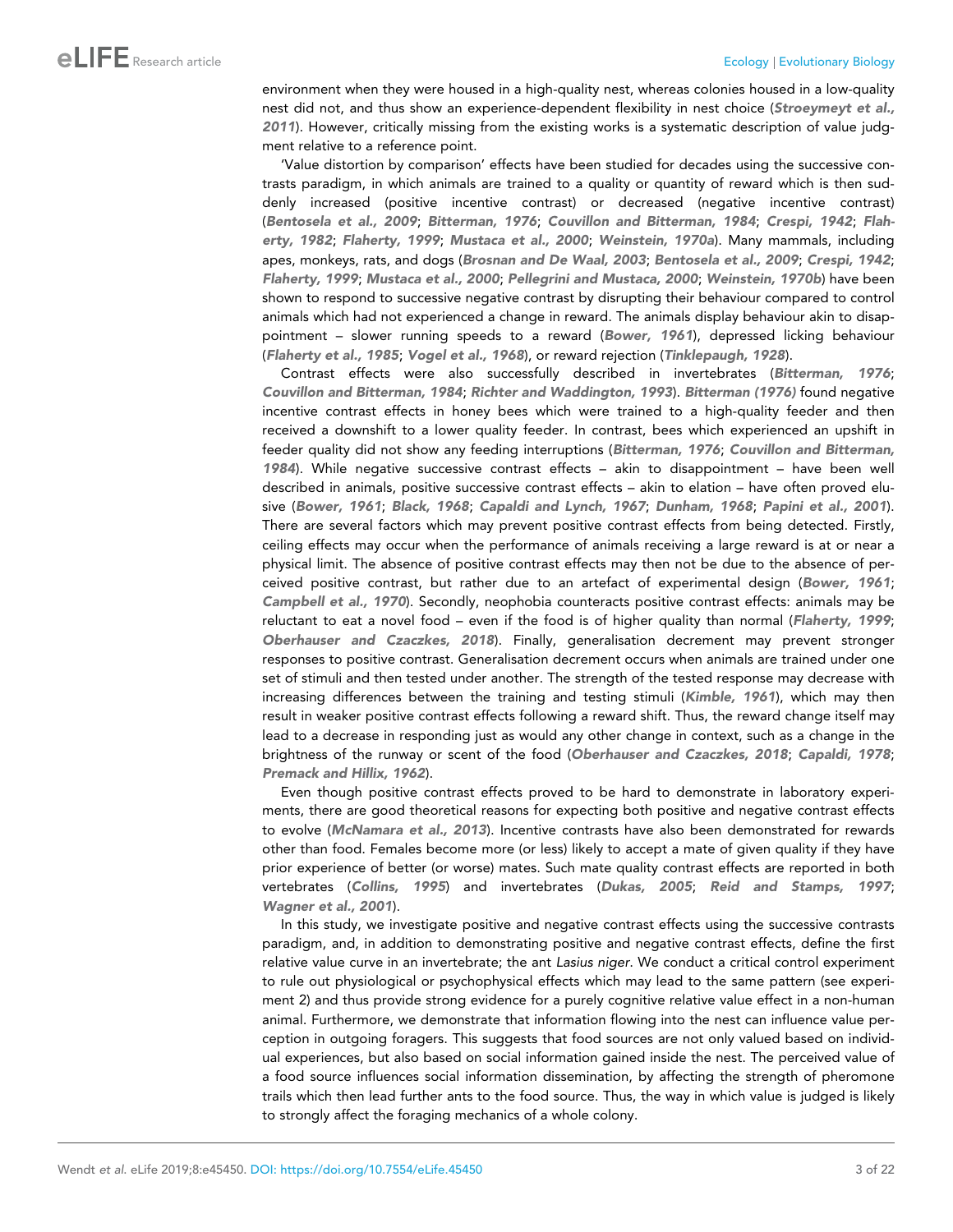### <span id="page-3-0"></span>Materials and methods

### Study animals

Eight stock colonies of the black garden ant *Lasius niger* were collected on the University of Regensburg campus. The colonies were kept in 30  $\times$  30  $\times$  10 cm foraging boxes with a layer of plaster covering the bottom. Each box contained a circular plaster nest box (14 cm diameter, 2 cm height). The colonies were queenless with around 1000–2000 workers and small amounts of brood. Queenless colonies still forage and lay pheromone trails and are frequently used in foraging experiments ([Devigne and Detrain, 2002](#page-18-0); [Dussutour et al., 2004](#page-18-0)). The colonies were fed with *ad libitum* 0.5M sucrose solution and received *Drosophila* fruit flies once a week. Water was available *ad libitum.*

One sub-colony of 500 individuals was formed from each stock colony, and these eight fixed-size sub-colonies were used for our experiments. Sub-colonies were maintained identically to the stock colonies, but did not receive any *Drosophila* fruit flies to prevent brood production, and were starved 4 days prior to the experiments in order to achieve a uniform and high motivation for foraging ([Mailleux et al., 2006](#page-19-0); [Josens and Roces, 2000](#page-19-0)). During starvation, water was available *ad libitum*. Any ants which died or were removed from the sub-colonies were replaced with ants from the original stock colonies.

### General setup, ant selection, and monitoring

The general setup used for all of our three experiments was identical and consisted of a 20  $\times$  1 cm long paper-covered runway which was connected to the sub-colony's nest box via a 40 cm long drawbridge (Figure 1A). A 5 mm diameter drop of sucrose solution (Sigma-Aldrich) was placed on an acetate feeder at the end of the runway (60 cm from the nest). The molarity of the sucrose droplet depended on the experiment, treatment and on the ants' number of visit to the food source.



Figure 1. Experimental Setups. (A) General setup used for all presented experiments. The 20 cm long runway is connected to the nest box via a 40 cm long drawbridge. The droplet of sucrose solution is placed at the end of the runway (60 cm distance to the nest). (B) Y-maze used on the 10<sup>th</sup> visit of experiment 2. All arms were 10 cm long. The arm connected to the nest box was covered with unscented paper overlays while the other two arms were covered with lemon and rosemary scented paper overlays (one scent on each side). Visual cues (landmarks) were placed directly behind the two scented arms. The first decision line was located 2.5 cm from the Y-maze centre and marked the initial decision of an ant while the second decision line was located 7.5 cm from the centre and marked the final decision. [DOI: https://doi.org/10.7554/eLife.45450.003](https://doi.org/10.7554/eLife.45450.003)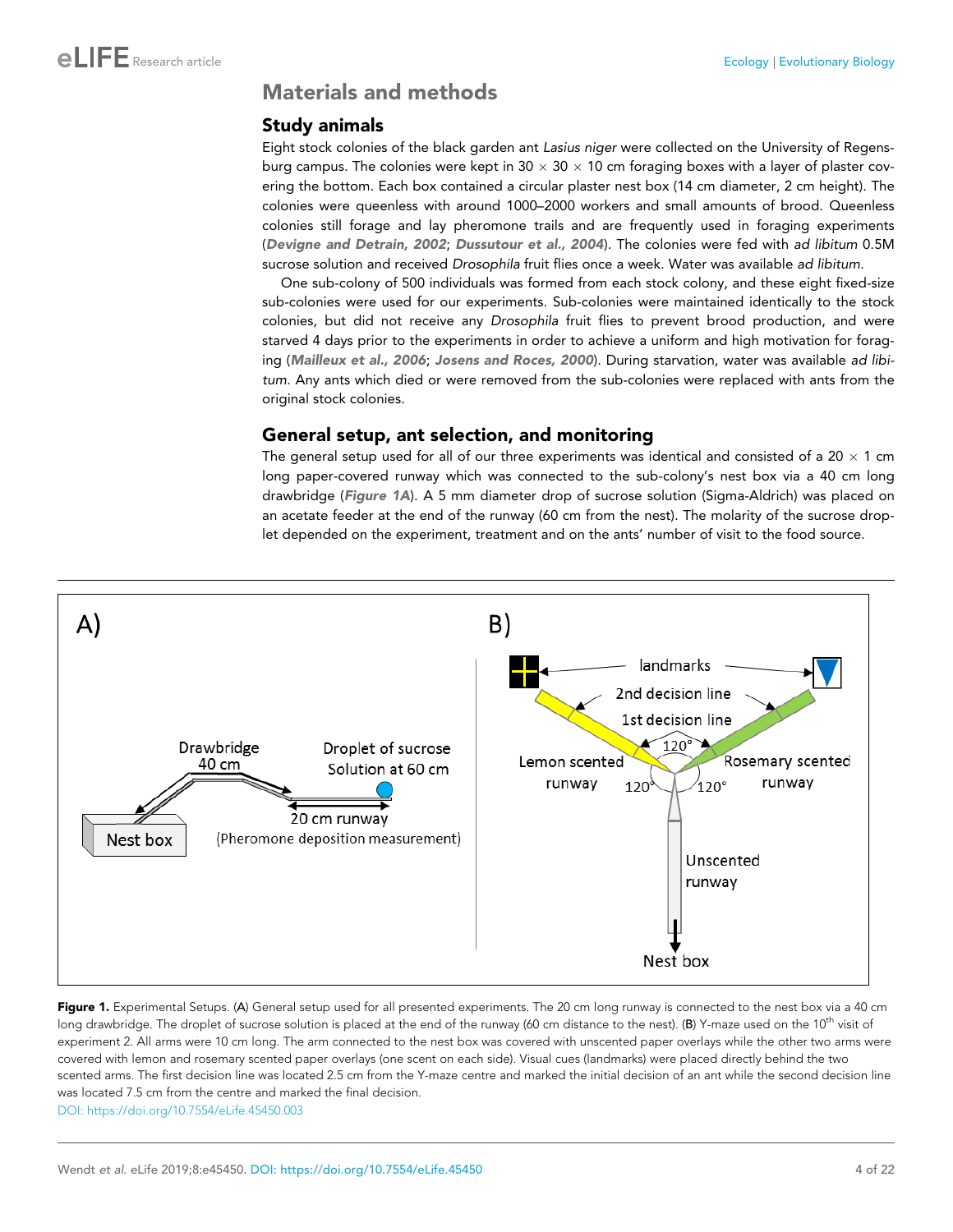To begin an experiment, 2–4 ants were allowed onto the runway, and the first ant to reach the feeder was marked with a dot of acrylic paint on its gaster. This procedure may select for the more active foragers, but does not introduce any selection bias between treatments. The marked ant was allowed to drink to repletion at the food source, while all other ants were returned to the nest.

Food acceptance scores as a measure of perceived value were noted for each ant and visit as follows: Full acceptance (1) was scored when the ant remained in contact with the drop from the moment of contact and did not interrupt drinking within 3 s of initial contact (see Video 1). Partial acceptance (0.5) was scored if feeding was interrupted within 3 s after the first contact with the food source, but the ant still filled its crop within 10 min (as can be seen by the distention of the abdominal tergites). Ants which interrupt feeding within the first seconds after contacting the food usually show successive feeding interruptions and generally show a rather 'impatient' behaviour compared to ants which show a food acceptance score of 1 (see Video 2). Lastly, rejection (0) was scored if the ant refused to feed at the sucrose solution and either returned to the nest immediately or failed to fill its crop within 10 min.

When the ant had filled its crop or decided not to feed at the sucrose droplet, it was allowed to return to the nest. Inside the nest, the ant unloaded its crop to its nestmates and was then allowed back onto the runway for another visit. The drawbridge was now used to selectively allow only the marked ant onto the runway.

In addition to measuring food acceptance, we also measured pheromone deposition. Individual pheromone deposition behaviour correlates with the (perceived) quality of a food source ([Beckers et al., 1993](#page-17-0); [Hangartner, 1970](#page-18-0); [Czaczkes et al., 2015](#page-18-0)). Individual ants can adapt the strength of a pheromone trail by either depositing pheromone or not, or varying the intensity of a pheromone trail through number of pheromone depositions ([Beckers et al., 1993](#page-17-0); [Hangart](#page-18-0)[ner, 1970](#page-18-0)). Pheromone deposition behaviour in *L. niger* is highly stereotypic. To deposit pheromone, an ant briefly interrupts running to bend its gaster and press the tip of the gaster onto the substrate ([Beckers et al., 1992](#page-17-0)). This allows the strength of a pheromone trail to be quantified by counting the number of pheromone depositions over the 20 cm runway leading to the feeder. Pheromone depositions were measured each time the ant moved from the food source back to the nest (inward trip), and each time the ant moved from the nest towards the food source (outward trip). Because *L. niger* foragers almost never lay pheromone when they are not aware of a food source ([Beckers et al., 1992](#page-17-0)), we did not measure pheromone depositions for the very first outward trip (visit 1). The presence of trail pheromone on a path depresses further pheromone deposition ([Czaczkes et al., 2013](#page-18-0)). Thus, each time an ant had passed the 20 cm runway, the paper overlay covering the runway was replaced by a fresh one every time the ant left the runway to feed at the feeder or returned to the nest.

All experimental runs were recorded with a Panasonic DMC-FZ1000 camera to allow for later

video analysis. Each tested ant was observed until all experimental runs were finished and then discarded from the colony before switching to the next ant. If an ant did not return before





[DOI: https://doi.org/10.7554/eLife.45450.004](https://doi.org/10.7554/eLife.45450.004)



Video 2. Ant displaying food acceptance score 0.5. It interrupts feeding within the first seconds of feeding and repeatedly interrupts feeding, but still feeds at the food source (an ant displaying food acceptance score 0 would refuse to feed at the sucrose solution and either return to the nest immediately or fail to fill its crop within 10 min).

[DOI: https://doi.org/10.7554/eLife.45450.005](https://doi.org/10.7554/eLife.45450.005)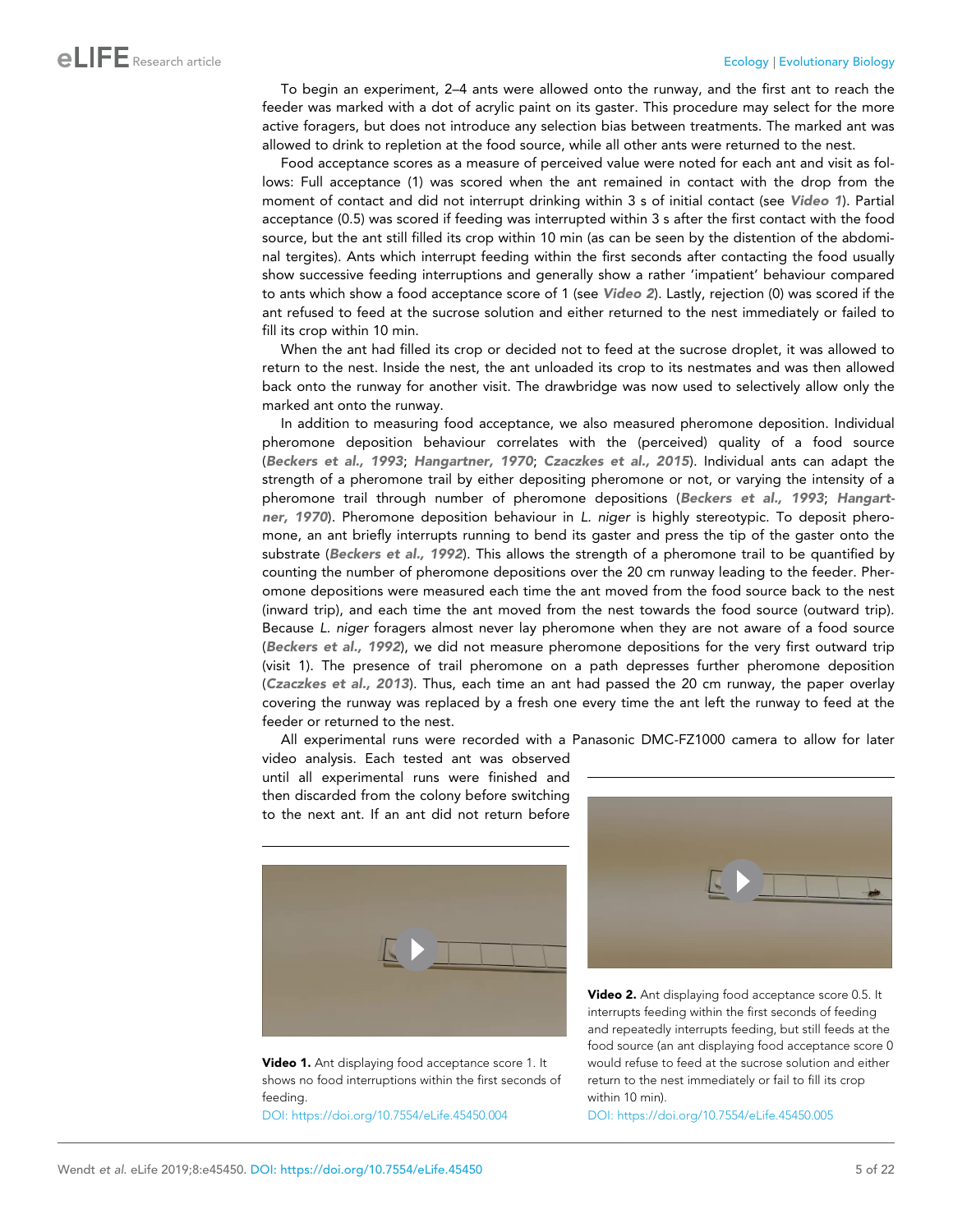finishing all experimental runs, we waited for 15 min, then discarded it from the colony and moved to the next ant.

### Statistical analysis

Statistical analyses were carried out in R v. 3.4.1 ([R Development Core Team, 2016](#page-20-0)) using General-ized Linear Mixed Models (GLMMs) in the LME4 package ([Bates et al., 2014](#page-17-0)) to analyse pheromone depositions data and Cumulative Link Mixed Models (CLMMs) in the ordinal package ([Christen](#page-18-0)[sen, 2015](#page-18-0)) to analyse food acceptance scores. CLMMs were used to analyse the acceptance data since we used an ordered factor with three levels  $(1 = full acceptance, 0.5 = partial acceptance,$  $0 =$  rejection).

As multiple ants were tested per colony, colony identity was added as a random effect to each model. GLMMs were tested for fit, dispersion and zero inflation using the DHARMa package ([Har](#page-19-0)[tig, 2017](#page-19-0)). The model predictors and interactions were defined a priori, following [Forstmeier and](#page-18-0) [Schielzeth \(2011\)](#page-18-0). All p-values presented were corrected for multiple testing using the Benjamini– Hochberg method ([Benjamini and Hochberg, 1995](#page-17-0)). A total of 1070 ants were tested, with 829 in experiment 1, 73 in experiment 2 and 168 in experiment 3 ([Supplementary file 1](#page-17-0)). Sample sizes were set ahead of time by deciding how much time we will invest in data collection (1 day per treatment per colony).

### Food acceptance data

Depending on the experiment, we either used treatment (experiment 1 and  $3 =$  Reference Molarity; experiment 2 = expected molarity triggered by a scented runway and the odours presented on the runway) or an interaction between treatment and visit number, and the odours presented on the runway (training visits of experiment 2) or trophallaxis time (experiment 3) as fixed factors. The interaction between expected molarity and visit number in the training runs of experiment 2 was added, because experience with a food source is likely to affect the behaviour at a food source. The odours presented on the runway were added as fixed factors to test for odour preferences regardless of sucrose molarity. The interaction between trophallaxis time and reference molarity in experiment 3 was added because trophallaxis time may affect food acceptance through crop load and information gained through trophallaxis (for the effects of trophallaxis time on food acceptance see [Figure 5](#page-13-0) [figure supplement 1](#page-13-0), and Table S4 in [Figure 5—source data 1](#page-13-0)). Because individual ants were tested multiple times in experiments 1 and 2, we included AntID nested in colony as a random factor for statistical analyses of the training visits.

We used the following general model formula (this formula varied depending on experiment as described above):

 $FoodAcceptance - treatment + (random factor : colony)$ 

### Pheromone deposition data

As the pheromone deposition data is count data, they were analysed using a GLMM with a Poisson distribution.

Depending on the experiment, we either used treatment (experiment  $1 =$  Reference Molarity; experiment 2 = expected molarity triggered by a scented runway and the odours presented on the runway) or an interaction between treatment and visit number (training visits of experiment 2) as fixed factors. The interaction between expected molarity and visit number in the training runs of experiment 2 was added, because experience with a food source is likely to affect the behaviour at a food source. The odours presented on the runway were added as fixed factors to test for odour preferences regardless of sucrose molarity. Because individual ants were tested multiple times in experiment 2, we included AntID nested in colony as a random factor for statistical analyses of the training visits.

For statistical analysis of experiment 1, we also added a variable indicating if ants deposited more or less pheromone compared to the average to correct for individual strength of pheromone depositions and overdispersion. The variable was calculated as follows: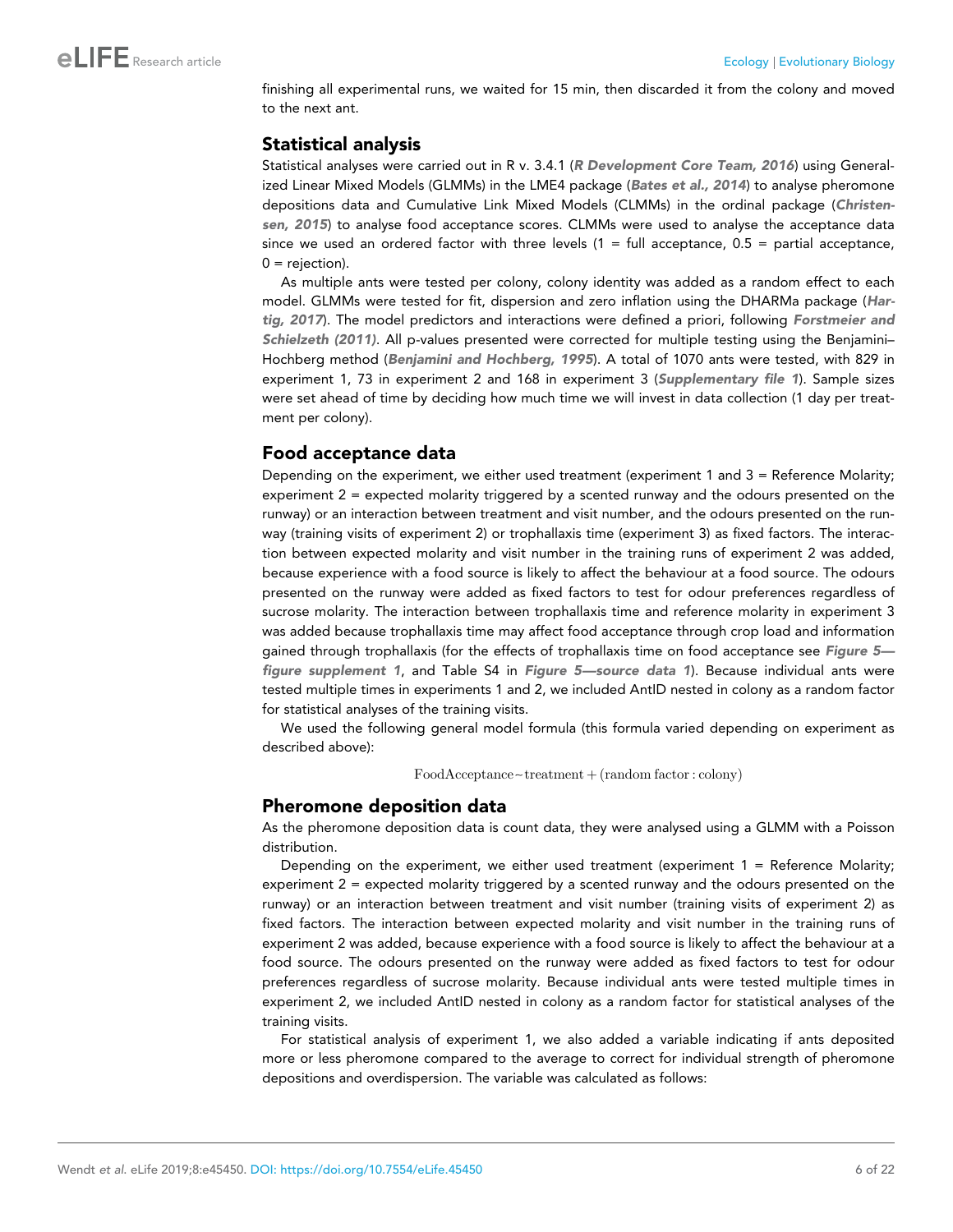```
Difference to average = ((Number Pheromone Depositions 1<sup>st</sup> visit -mean number Pheromone Depositions 1^{st} visit) +
(Number Pheromone Depositions 2<sup>nd</sup> visit - mean number Pheromone Depositions 2<sup>nd</sup> visit)) / 2
```

```
We used the following model formulae in the model:
Experiment 1:
```
 $NumberPheromoneDepositions~treatment + Difference to average +$  $(Difference to average)<sup>2</sup> + (random effects: colony / AntID)$ 

Experiment 2:

NumberPheromoneDepositions~scent associated to molarity  $+($  random effects : colony)

### Other analyses

The number of drinking interruptions was quantified via video analysis in experiment 2 (see below). This was analysed statistically in a manner identical to number of pheromone depositions.

Trophallaxis time in seconds in experiment three were used in full seconds and treated as count data. We performed a GLMM with Poisson distribution and Reference Molarity as a fixed effect, while colony identity was added as a random factor:

 $TrophallaxisTimeseconds~ReferenceMolarity + (random effects: colony)$ 

### Experiment 1 – Defining a relative value perception curve

The aim of this experiment was to test whether *Lasius niger* ants value a given absolute sucrose solution concentration relative to a reference point or based on its absolute value. We used a range of twelve molarities as reference points in order to describe a value curve. To exclude effects of the researcher's expectations on the data, the data for this experiment were collected blind to treatment ([Holman et al., 2015](#page-19-0)).

### Experiment 1 - Methods

Ants made two initial training visits to a feeder at the end of a runway in order to set their reference point ([Figure 1A](#page-3-0)). The quality of the sucrose solution was varied between ants, with each ant receiving the same quality twice successively. Twelve different molarities were used: 0.1, 0.2, 0.3, 0.4, 0.5, 0.6, 0.7, 0.8, 0.9, 1, 1.5 or 2M (also referred to as pre-shift solution or reference point). *Lasius niger* workers learn the quality of a feeder within two visits ([Wendt and Czaczkes, 2017](#page-20-0)). On the third visit (test visit), the food source was replaced by a 0.5M sucrose solution droplet for all ants (also referred to as post-shift solution). Thus, ants trained to qualities < 0.5M experienced a positive successive contrast, ants trained to > 0.5M experienced a negative successive contrast, and the ants trained to 0.5M constituted the control (no contrast). 97% of ants successfully finished the training procedure and participated in the test visit (third visit).

### Experiment 1 - Results

Ants seemed to value sucrose solution droplets relative to their reference point (Figure 2-figure [supplement 1](#page-7-0)). In the training visits, acceptance scores increased significantly with increasing molarity of the reference quality (CLMM: estimate = 1.97,  $z = 9.65$ ,  $p < 0.001$ , [Figure 2](#page-7-0)). However, in the test (contrast) visit, acceptance scores decreased significantly with increasing molarity of the reference quality (CLMM: estimate =  $-2.59$ ,  $z = -13.57$ , p<0.001, [Figure 2](#page-7-0)). Ants which were trained to the lowest molarity (0.1M: p<0.001) showed significantly higher acceptance of 0.5M sucrose than control ants, while ants trained to high molarities (1.5M: p<0.001, 2M: p<0.001) showed lower acceptance of 0.5M than the control group (see Table S1 in [Figure 2—source data 1](#page-7-0) for all pairwise comparisons).

A similar pattern was found for pheromone deposition behaviour on the way back to the nest ([Figure 3](#page-8-0)). In the training visits, number of pheromone depositions increased significantly with increasing molarity of the reference solution (GLMM: estimate =  $0.86$ ,  $z = 13.87$ , p<0.001). By contrast, on the test visit pheromone depositions decreased significantly with increasing molarity of the reference solution (GLMM: estimate =  $-0.82$ , z =  $-9.75$ , p<0.001, [Figure 3](#page-8-0)). Ants which deposited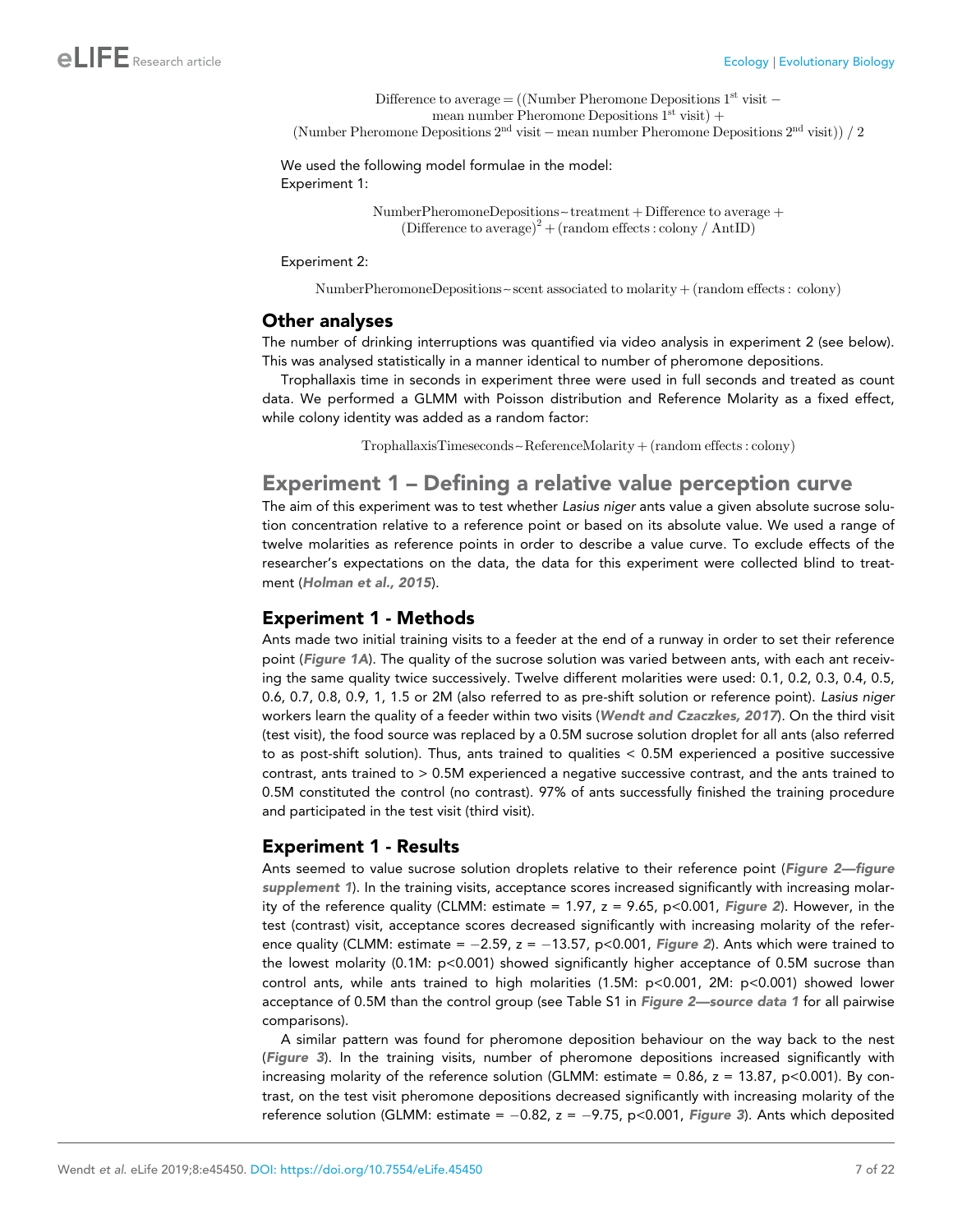<span id="page-7-0"></span>

Figure 2. Food acceptance shown in experiment one for the two training visits (visit 1 and 2) in which ants received one of 12 molarities and the test visit (3) in which all ants received 0.5M (sample sizes: 0.1M: 57; 0.2M: 80; 0.3M: 76; 0.4M: 66; 0.5M: 77; 0.6M: 65; 0.7M: 73; 0.8M: 66; 0.9M: 72; 1M: 55; 1.5M: 72; 2M: 70). Shown are the mean food acceptance (points) and the 95% confidence intervals (coloured ribbons) for each reference molarity and visit. Data was normalised to show the mean food acceptance of the control group (received 0.5M on each visit) at 0 for all three visits. For a nonnormalised graph of the data see Figure 2-figure supplement 1.

[DOI: https://doi.org/10.7554/eLife.45450.006](https://doi.org/10.7554/eLife.45450.006)

The following source data and figure supplement are available for figure 2:

Source data 1. Experiment 1 – Defining a relative value perception curve; Data Analysis of the Food Acceptance scores for training visits 1 and 2 and test visit 3.

[DOI: https://doi.org/10.7554/eLife.45450.008](https://doi.org/10.7554/eLife.45450.008)

Figure supplement 1. Food acceptance shown in experiment one for the two training visits (visit 1 and 2) in which ants received one of 12 molarities (Reference Molarity) and the test visit (3) in which all ants received 0.5M. [DOI: https://doi.org/10.7554/eLife.45450.007](https://doi.org/10.7554/eLife.45450.007)

> more pheromone during the training visits generally deposited more pheromone on the test visit compared to ants which deposited less pheromone during the training visits (GLMM: estimate = 0.16,  $z = 15.99$ , p<0.001). Ants which were trained to a low molarity (0.2M: p<0.01) deposited significantly more pheromone in the test visit than control ants, while ants trained to high molarities (1M: p<0.001, 1.5M: p<0.001, 2M: p<0.001) deposited less pheromone than the control group (see Table S2 in [Figure 3—source data 1](#page-8-0) for pairwise comparisons).

> These results are consistent with relative value perception stemming from the psychological effects of successive contrasts. We could further define a relative value perception curve similar to that described in Prospect Theory, as well as showing positive contrast effects for both food acceptance and number of pheromone depositions.

> However, there is another possible explanation for these results: non-random selection of individuals with different acceptance thresholds. Different individuals from the same colony may have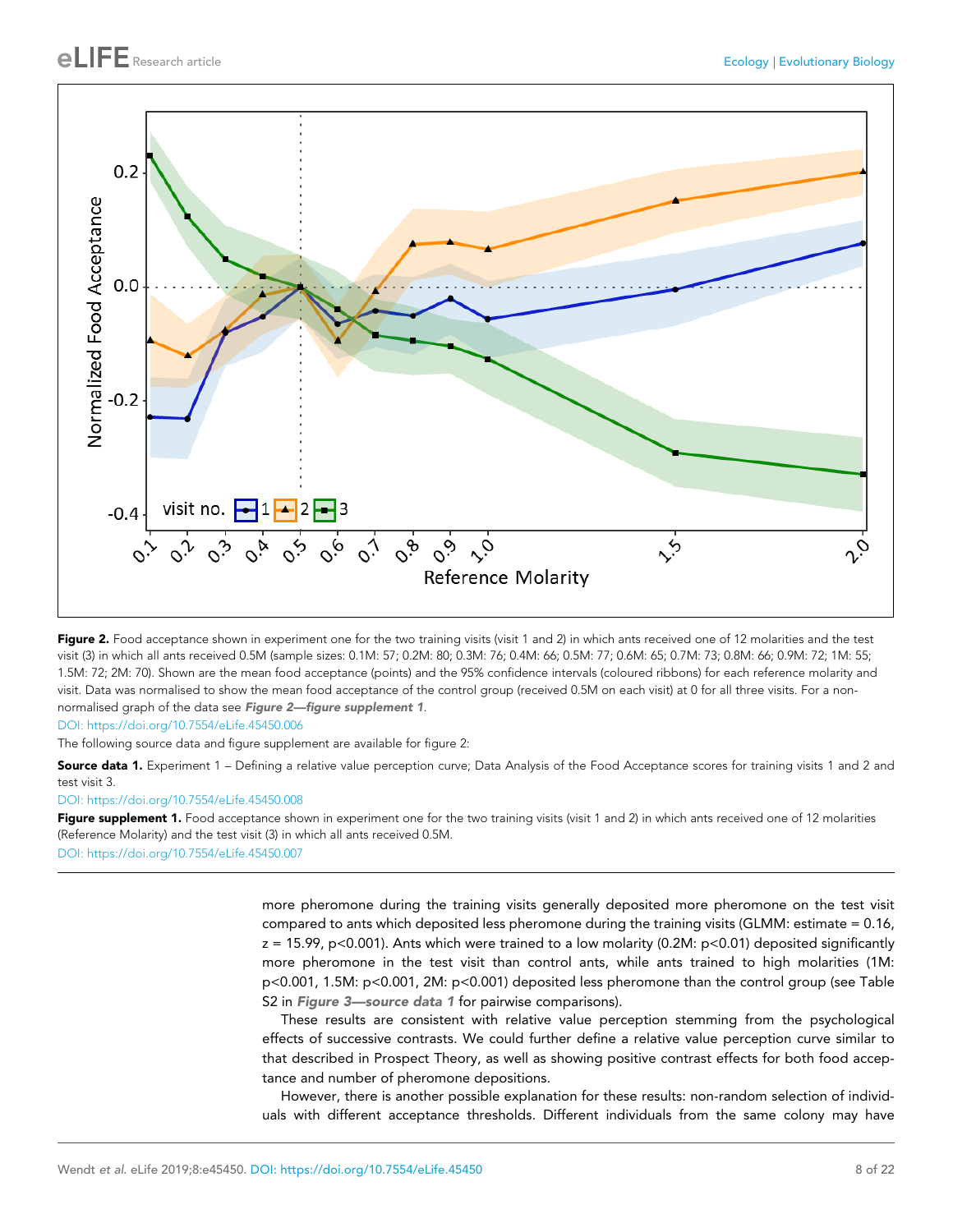<span id="page-8-0"></span>

Figure 3. Pheromone depositions on the way back to the nest shown in experiment one for the two training visits (visit 1 and 2) in which ants received one of 12 molarities and the test visit (3) in which all ants received 0.5M (sample sizes: 0.1M: 57; 0.2M: 80; 0.3M: 76; 0.4M: 66; 0.5M: 77; 0.6M: 65; 0.7M: 73; 0.8M: 66; 0.9M: 72; 1M: 55; 1.5M: 72; 2M: 70). Shown are the median number of pheromone depositions (points) and the 95% confidence intervals (coloured ribbons) measured on a 20 cm track right behind the food source for each reference molarity and visit. Data was normalised to show the median number of pheromone depositions of the control group (received 0.5M on each visit) at 0 for all three visits. For a non-normalised graph of the data see Figure 3—figure supplement 1.

[DOI: https://doi.org/10.7554/eLife.45450.009](https://doi.org/10.7554/eLife.45450.009)

The following source data and figure supplement are available for figure 3:

Source data 1. Experiment 1 – Defining a relative value perception curve; data analysis of the inbound pheromone depositions (to Nest) for training visits 1 and 2 and test visit 3.

[DOI: https://doi.org/10.7554/eLife.45450.011](https://doi.org/10.7554/eLife.45450.011)

Figure supplement 1. Pheromone depositions on the way back to the nest shown in experiment 1 for the two training visits (visit 1 and 2) in which ants received one of 12 molarities (Reference Molarity) and the test visit (3) in which all ants received 0.5M. [DOI: https://doi.org/10.7554/eLife.45450.010](https://doi.org/10.7554/eLife.45450.010)

> different acceptance thresholds. Animals with lower acceptance thresholds may readily exploit lowquality food sources while animals with higher thresholds may not. When training to lower molarity sucrose, ants with high thresholds may not have completed training, leaving only a non-random sub-set of ants with low acceptance thresholds at the test phase ([Robinson et al., 2009](#page-20-0)). Thresholds may also be influenced by experience, by which animals use the best experienced option as a thresh-old for accepting a new option or not ([Stroeymeyt et al., 2011](#page-20-0); [Robinson et al., 2011](#page-20-0)). However, we can exclude this possibility, as the proportion of ants not completing training was uniformly low and did not vary with treatment (see [Supplementary file 1](#page-17-0)).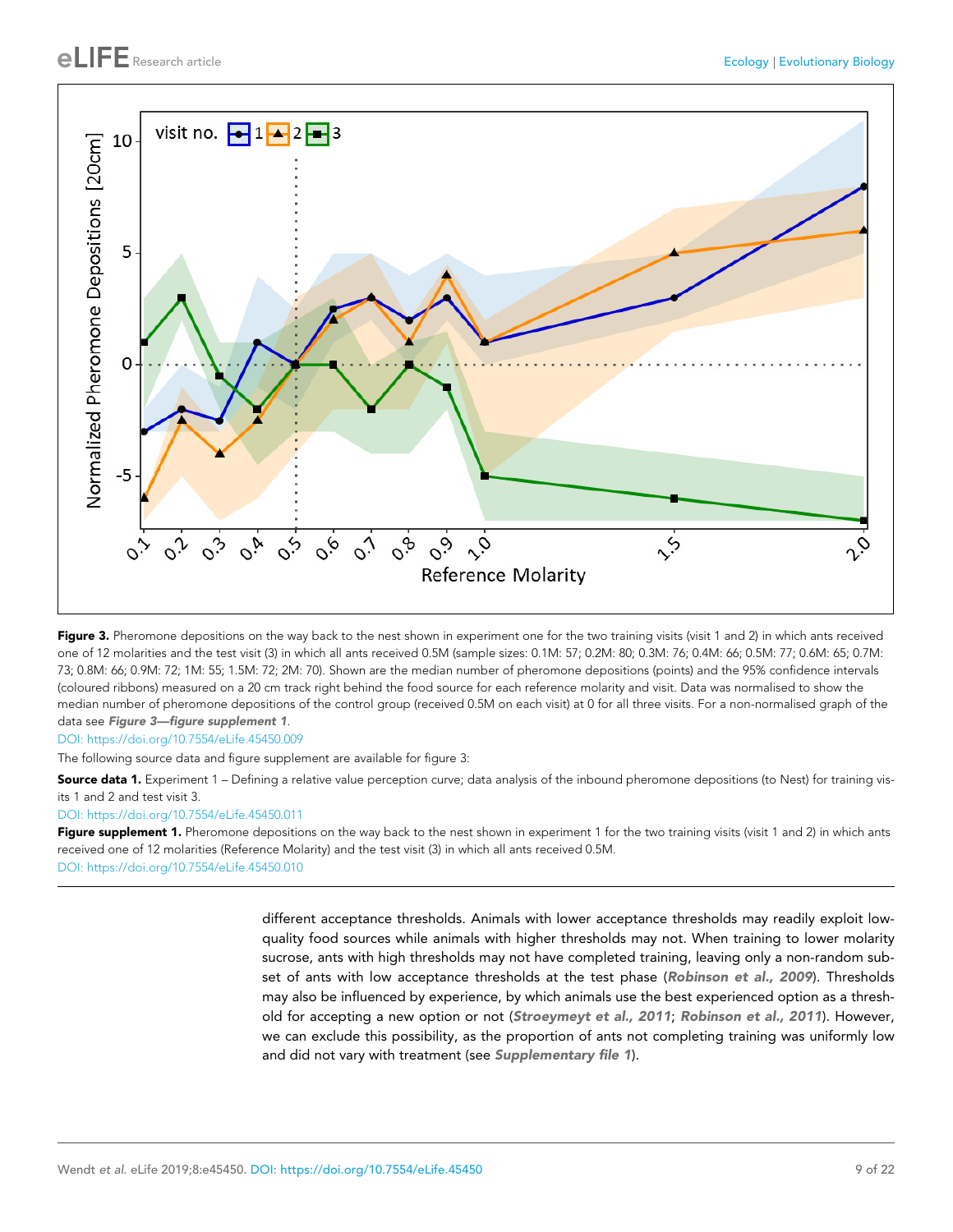### Experiment 2 – ruling out alternative explanations using scent training

Alternative hypotheses could also explain the results from experiment one and lead to the same behavioural patterns observed. Five possible 'lower-level' mechanisms must be excluded: sensory satiation, ingested sucrose changing haemolymph-sugar levels, psychophysical sensory contrast effects, the fact that ants may expect pre-shift solutions to return in later visits, and non-random selection of individuals with different food acceptance thresholds in different treatments.

### Sensory satiation

This may occur in ants which were trained to higher molarity food due to the blocking of more sweetness receptors compared to low molarity sucrose. The more sweetness receptors are blocked by a sweet reference solution, the fewer receptors will fire when confronted with a post-shift reward, thus making solutions taste less sweet for ants trained to high-molarity solutions, and sweeter for ants which were trained to low molarities ([Bitterman, 1976](#page-18-0)).

### Haemolymph-sugar levels

Ants may not only have stored sucrose solutions in their crop while foraging, but may also have ingested small amounts of it, leading to an increase of haemolymph-sugar levels. Higher blood-sugar levels negatively affect sweetness perception in humans ([Mayer-Gross and Walker, 1946](#page-19-0); [Melanson et al., 1999](#page-19-0)), and a similar effect could cause a post-shift solution to taste less sweet to animals trained on high sucrose concentrations.

### Psychophysical sensory contrasts

The contrast effects shown in experiment one could also derive from simple psychophysical mechanisms ([Fechner, 1860](#page-18-0); [Zwislocki, 2009](#page-20-0)), and thus arise from sensory perceptual mechanisms rather than higher level cognitive processing of value. Sensory judgements are usually made relative to ref-erence points and through constant comparisons with former stimuli ([Vlaev et al., 2011](#page-20-0); [Hel](#page-19-0)[son, 1964](#page-19-0)). Thus, identical stimuli may be perceived differently depending on the context they are presented within. The position of the reference point in the range of stimuli may thus bias how the stimulus, and thus the value, of a post-shift reward is perceived ([Zwislocki, 2009](#page-20-0)). For example, the sweetness of a sucrose solution may be perceived as much stronger when the reference point to which it is compared is low. Psychophysical sensory contrasts are physiological or low-level cognitive phenomena, found in all animal taxa studied, and even potentially in bacteria ([Akre and Johnsen,](#page-17-0) [2014](#page-17-0); [Kojadinovic et al., 2013](#page-19-0); [Mesibov et al., 1973](#page-19-0)).

### Future expectations

Animals may rationally expect the pre-shift reward to be available in the future again and therefore rationally show lower acceptance towards the post-shift reward, because they are waiting for the pre-shift reward to reoccur.

All these alternative factors would lead to the same behavioural patterns found in experiment one without relative value perception necessarily being present. Experiment two was designed to rule out these alternative explanations.

### Experiment 2 - Methods

To rule out the alternative non-psychological explanations for the contrast effects we described above, we needed to change the expectations of the ants while exposing all ants to identical training regimes. This would provide a reference point for testing relative value perception while keeping sensory saturation, haemolymph-sugar levels, psychophysical effects, future expectations, and ant subsets the same until the testing phase.

Ants were allowed to make eight training visits. The quality of the sucrose solution offered at the end of the runway alternated each visit, always beginning with the low-quality solution. The solutions were scented using either rosemary or lemon essential oils (0.05 µl essential oil per ml sucrose solution, rosemary: Rosmarinus officinalis; Lemon: Citrus limon, Markl GbR, Grünwald). In half the trials the 1.5M solution was scented with lemon and the 0.25M with rosemary, and vice versa for the other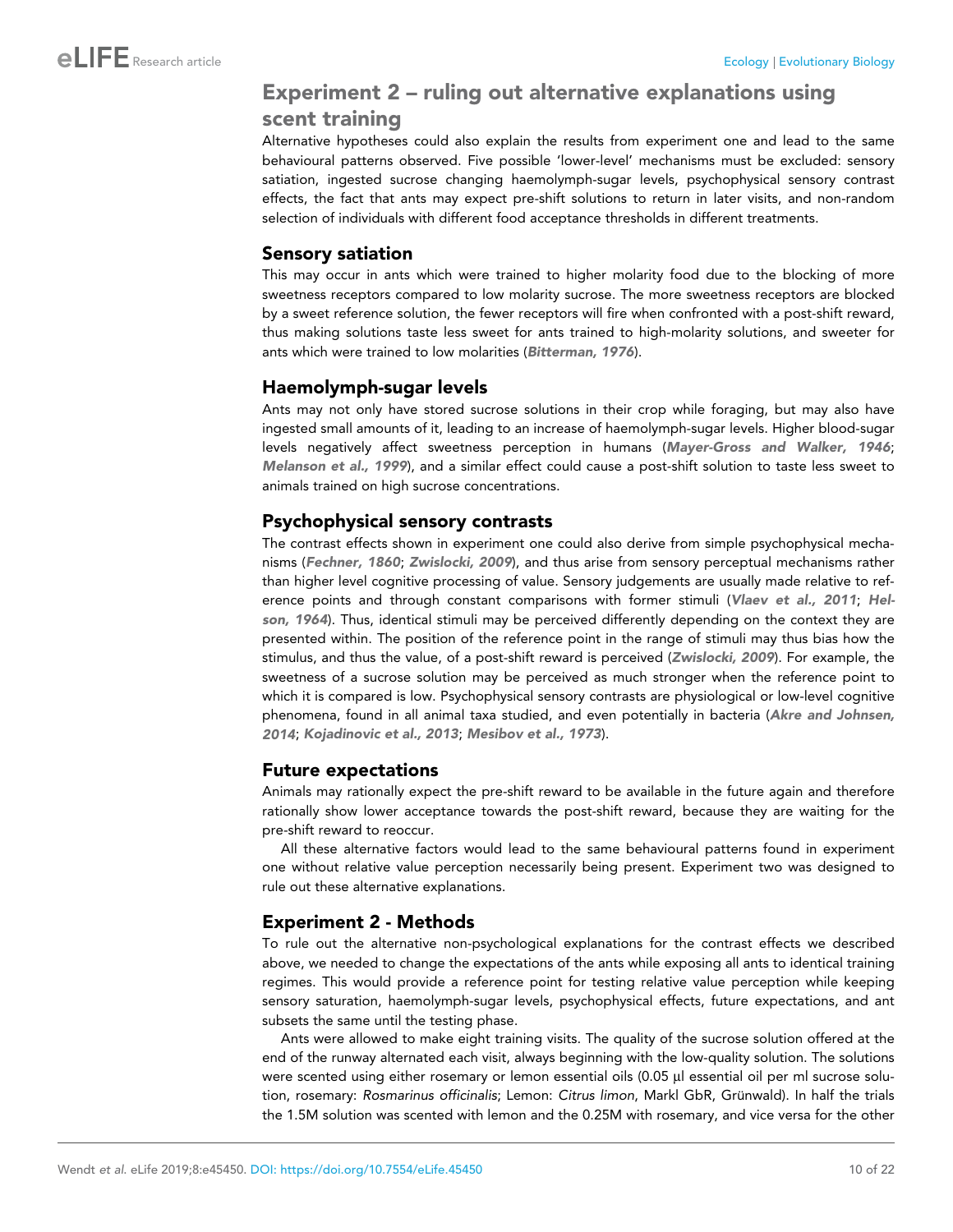trials. In addition, to support learning and to allow solution quality anticipation, we also scented the paper overlays covering the runway leading to the feeder. Paper overlays were scented by storing them for at least 1 day in an airtight box containing a droplet of essential oil on filter paper in a petridish. Finally, in addition to odours cuing sucrose molarity, visual cues were also provided. These consisted of printed and laminated pieces of paper (22  $\times$  16.5 cm, displayed in [Figure 1B](#page-3-0)) displayed at the end of the runway, directly behind the sucrose droplet.

On the 9th (test) visit, the odour of the runway and the visual cue signified either 1.5M or 0.25M, while the sucrose solution provided was unscented and of intermediate (0.5M) quality. Runway scents in the test visit were varied systematically between ants, but each ant was confronted with only one of the two runway scents coupled with unscented 0.5M sucrose. While the ant fed at the sucrose droplet, the scented runway overlay was replaced with an unscented overlay in order to eliminate possible effects of scent association on pheromone deposition behaviour. Previous work has shown that *L. niger* foragers can form robust expectations of upcoming reward quality based on runway odour after four visits to each odour/quality combination ([Czaczkes et al., 2018b](#page-18-0)). Nonetheless, to ensure that learning had taken place, on the 10th visit, we carried out a memory probe. The linear runway was replaced with a Y-maze ([Figure 1B](#page-3-0)), with two 10 cm long arms and a 10 cm long stem. The Y-maze stem was covered with an unscented paper overlay while one arm was covered with the 1.5M-associated odour overlay, and the other with the 0.25M-associated odour overlay. The matching visual cues were placed directly behind the relevant Y-maze arms. Trained ants were allowed to walk onto the Y-maze and their arm choice was noted. We used two decision lines to define arm choice – an initial decision line ([Figure 1B](#page-3-0), 2.5 cm after the bifurcation) and a final decision line (7.5 cm after the bifurcation). After testing on the Y-maze, the ants were permanently removed from the colony.

97.2% of ants successfully finished the training procedure and participated in the last test visit.

Additionally to the other measures, on the 9th (test) visit of this experiment we counted the number of food interruptions made by an ant from the moment of first hitting the food source until it had finished feeding at the sucrose droplet. The number of food interruptions are likely to reflect and support the behaviour encoded in food acceptance scores and was thus investigated to give stronger support for the results of this experiment.

### Experiment 2 - Results

During training, ants behaved as expected, showing higher acceptance and pheromone deposition for 1.5M compared to 0.25M on all but the very first visit to 0.25M (Food acceptance: CLMM: estimate =  $-7.34$ , z =  $-8.9$ , p<0.001; pheromone depositions outward journey: GLMM: estimate =  $0.23$ ,  $z = 2.89$ ,  $p < 0.01$ ; pheromone depositions inward journey: GLMM: estimate =  $-2.49$ ,  $z = -19.46$ , p<0.001, [Figure 4A,C & E](#page-11-0)). Furthermore, food acceptance and pheromone depositions both on the outward and inward journeys decreased with increasing experience with the 0.25M feeder and increased with increasing experience with the 1.5M feeder (Food acceptance: CLMM: estimate =  $-2.84$ , z =  $-3.63$ , p<0.001; pheromone depositions outward journey: GLMM: estimate =  $-0.94$ ,  $z = -10.00$ ,  $p < 0.001$ ; pheromone depositions inward journey: GLMM: estimate =  $-0.53$ , z =  $-4.41$ , p<0.001).

On the outward journey of the 9th (test) visit, ants walking towards the feeder while exposed to 1.5M sucrose-associated cues deposited more pheromone (median = 15, [Figure 4D](#page-11-0)) compared to ants exposed to 0.25M-associated cues (median = 2, GLMM: estimate =  $-1.31$ ,  $z = -12.94$ , p<0.001). Moreover, in the learning probe, 87% of ants chose the 1.5M associated arm. This demonstrates that ants formed a robust expectation of food molarity based on the cues learned during training.

Ants exposed to 1.5M-associated cues during the 9th visit showed significantly lower food acceptance towards the unscented 0.5M feeder than ants exposed to 0.25M-associated cues (CLMM: estimate = 1.04,  $z = 2.049$ ,  $p < 0.05$ , [Figure 4B](#page-11-0), [Supplementary file 1](#page-17-0)). Although ants exposed to high molarity associated cues – presented through scented runways on the way to the food – showed a significantly higher number of pheromone depositions on their return journey than ants confronted with low molarity scent (GLMM: estimate =  $-1.65$ , z =  $-3.03$ , p<0.01, [Figure 4E & F](#page-11-0)), the number of pheromone depositions decreased drastically for both treatments compared to training visits (median  $1.5M = 0$ , median  $0.25M = 0$ , [Figure 4E and F](#page-11-0), [Supplementary file 1](#page-17-0)).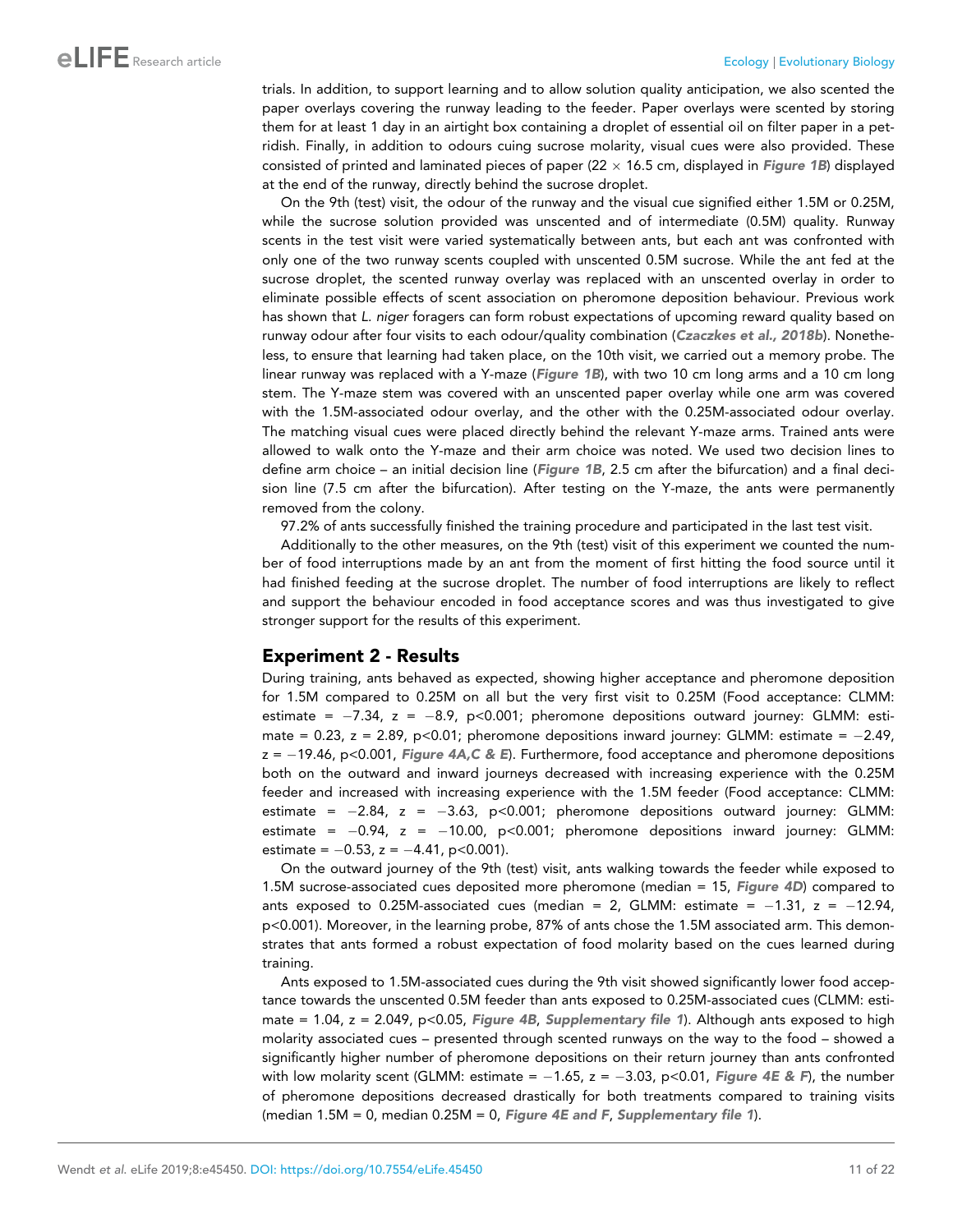<span id="page-11-0"></span>

Figure 4. Food acceptance (A and B) and number of pheromone depositions towards the food source (C and D) and towards the nest (E and F) in experiment 2. The left panels (A, C, E) show behaviour over the eight training trials, in which ants received 0.25M coupled with one scent and 1.5M coupled with another scent on alternating visits. The right panels (B, D, F) show behaviour on the test visit, in which ants always received unscented 0.5M sucrose solution, but the runway leading towards the food source was impregnated with one of the learned scents, causing ants to expect either a

Figure 4 continued on next page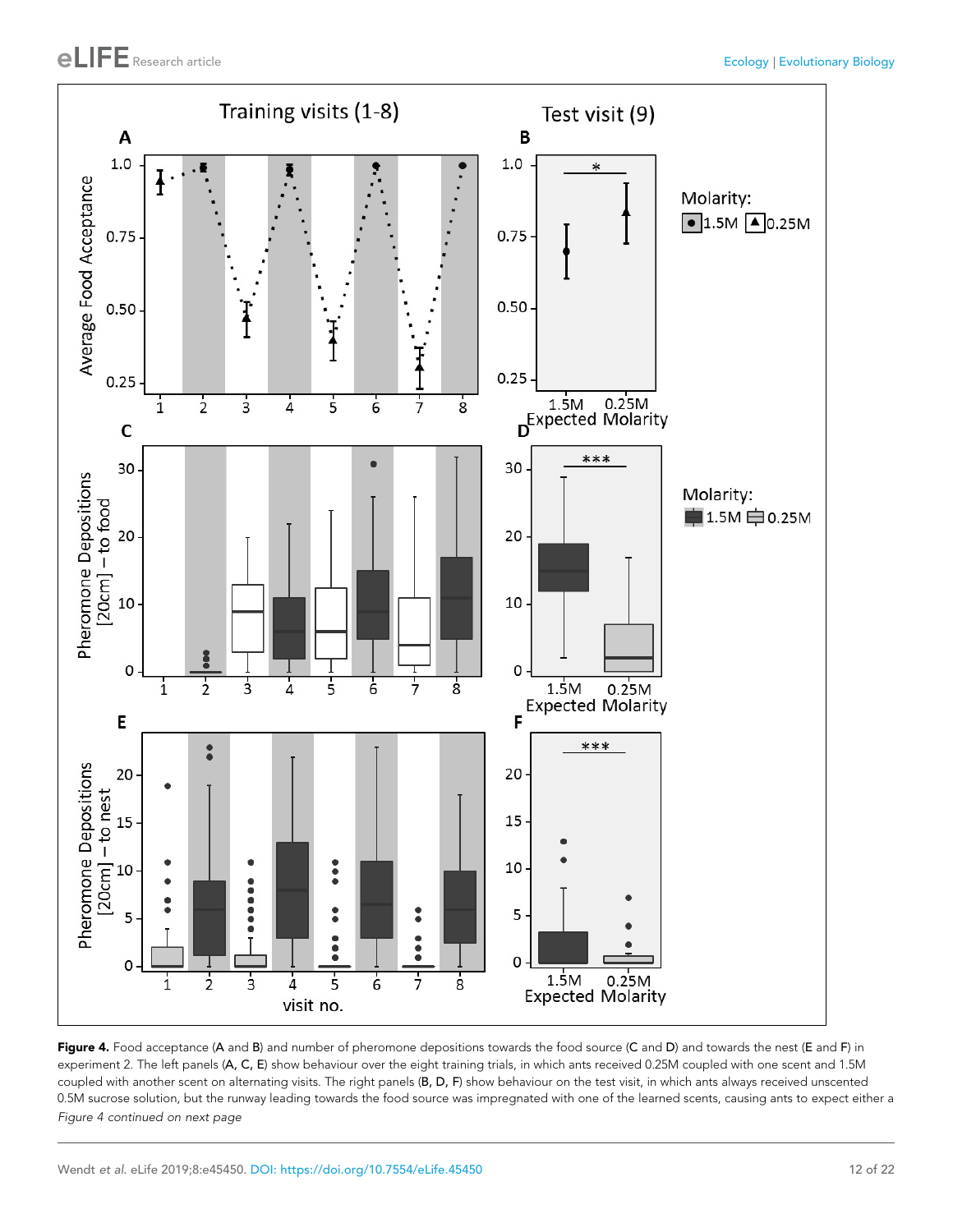

#### Figure 4 continued

high or low reward. 40 ants were induced to expect a high reward, and 32 to expect a low reward. A and B show the mean food acceptance (points) and the 95% confidence intervals (error bars) for each visit;  $C - F$  show the median number of pheromone depositions on a 20 cm track leading to the food source and the 75%/25% quantiles for each visit.

#### [DOI: https://doi.org/10.7554/eLife.45450.012](https://doi.org/10.7554/eLife.45450.012)

The following source data and figure supplements are available for figure 4:

**Source data 1.** Experiment 2 – ruling out alternative explanations using scent training; data analysis of the food acceptance scores for training visits 1 to 8.

#### [DOI: https://doi.org/10.7554/eLife.45450.015](https://doi.org/10.7554/eLife.45450.015)

Source data 2. Experiment 2 – ruling out alternative explanations using scent training; Data analysis of the food acceptance scores for test visit 9. [DOI: https://doi.org/10.7554/eLife.45450.016](https://doi.org/10.7554/eLife.45450.016)

**Source data 3.** Experiment 2 – ruling out alternative explanations using scent training; data analysis of the outbound pheromone depositions (to Food) for training visits 1 to 8.

[DOI: https://doi.org/10.7554/eLife.45450.017](https://doi.org/10.7554/eLife.45450.017)

**Source data 4.** Experiment 2 – ruling out alternative explanations using scent training; data analysis of the outbound pheromone depositions (to Food) for test visit 9

[DOI: https://doi.org/10.7554/eLife.45450.018](https://doi.org/10.7554/eLife.45450.018)

**Source data 5.** Experiment 2 – ruling out alternative explanations using scent training; data analysis of the inbound pheromone depositions (to Nest) for training visits 1 to 8.

[DOI: https://doi.org/10.7554/eLife.45450.019](https://doi.org/10.7554/eLife.45450.019)

**Source data 6.** Experiment 2 – ruling out alternative explanations using scent training; data analysis of the inbound pheromone depositions (to Nest) for test visit 9.

[DOI: https://doi.org/10.7554/eLife.45450.020](https://doi.org/10.7554/eLife.45450.020)

Figure supplement 1. Number of food interruptions on the last (9th) visit depending on the ant's expectations until the crop was filled. [DOI: https://doi.org/10.7554/eLife.45450.013](https://doi.org/10.7554/eLife.45450.013)

Figure supplement 1—source data 1. Experiment 2 – ruling out alternative explanations using scent training; data analysis of the drinking interruption behaviour.

[DOI: https://doi.org/10.7554/eLife.45450.014](https://doi.org/10.7554/eLife.45450.014)

Even after controlling for alternative explanations, ants still show contrast effects depending on the quality of the post shift solution. This is in spite of all ants undergoing identical training experiences. The only difference between the groups was the odour of the runway on the 9th (test) visit. It is thus unlikely that sensory saturation, increased haemolymph-sugar levels, simple psychophysical effects or ants expecting pre-shift solutions to return can fully explain the behaviour of the ants in our experiments. All videos were re-analysed by a naive scientific assistant and this blind analysis of the ants behaviour confirmed the stated results (CLMM: estimate = 1.42,  $z = 2.35$ , p=0.019), and also found that ants interrupted drinking significantly more often when expecting high rather than low food qualities (GLMM, estimate =  $0.36$ ,  $z = 2.74$ , p=0.006, see Figure 4-figure supplement 1—source data 1 and Figure 4—figure supplement 1).

Non-random selection of individuals with different acceptance thresholds can also be excluded for the results of this experiment as the proportion of ants not completing training was again uni-formly low (see [Supplementary file 1](#page-17-0)) and all ants had to taste both low and high molarities in order to complete training.

### Experiment 3 – expectation setting via trophallaxis: the nest as an information hub

Ants receive information about available food sources, such as food odour and palatability, through food exchanges (trophallaxis) inside the nest ([Provecho and Josens, 2009](#page-20-0); [Josens et al., 2016](#page-19-0)). An ant beginning a food scouting bout may not have direct information about the quality of the food sources available in the environment, but nonetheless must make a value judgement on their first visit to a food source. The aim of this experiment was to ascertain whether information about sucrose concentrations gained through trophallaxis in the nest affected the perceived value of food sources found outside the nest.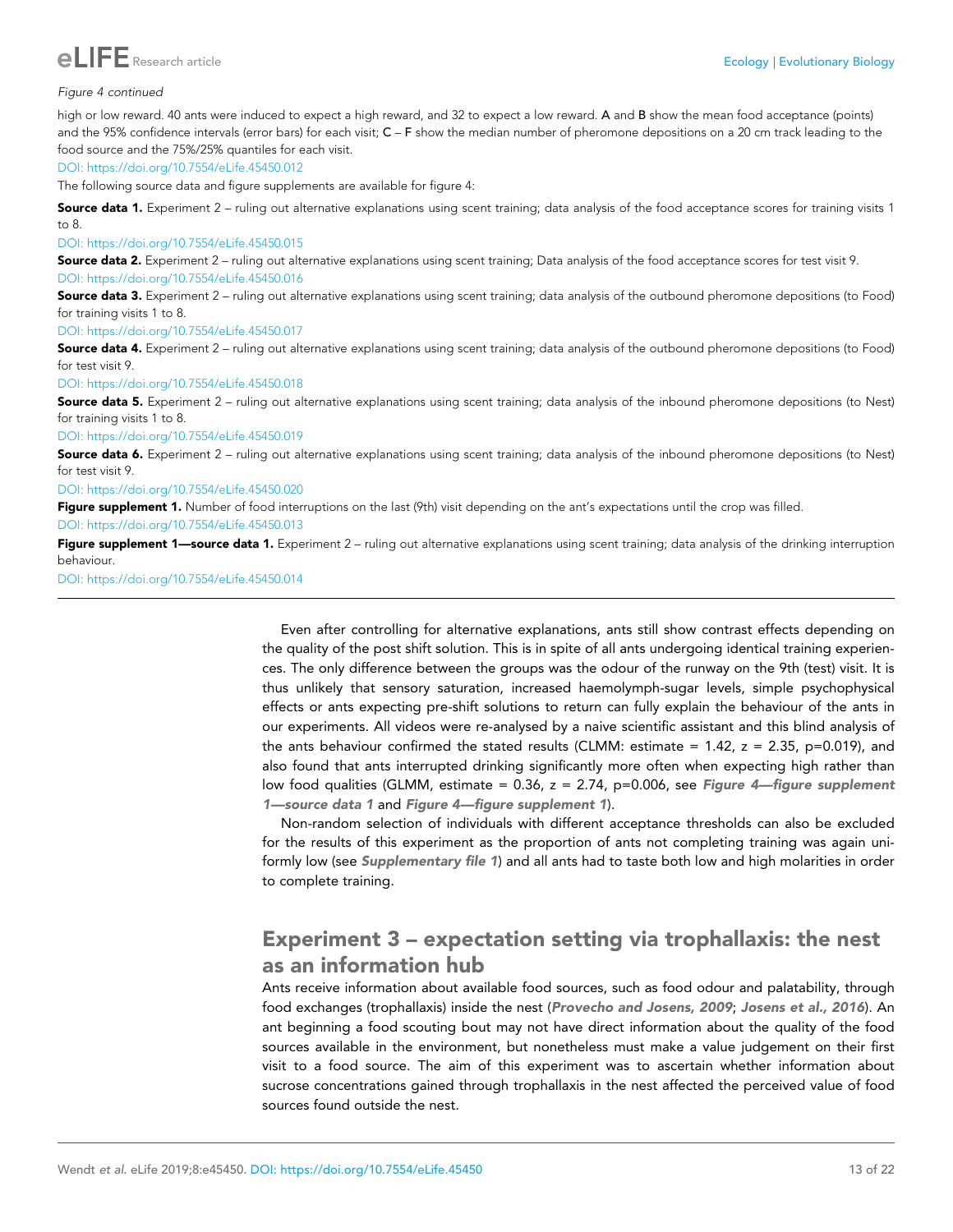### <span id="page-13-0"></span>Experiment 3 - Methods

An ant was allowed to feed at an unscented sucrose solution droplet of either 0.16, 0.5 or 1.5M (also referred to as pre-shift solution or reference point) and return to the nest to unload its crop via trophallaxis. When trophallaxis began, we noted the time spent in trophallaxis with the first trophallactic partner. When trophallaxis stopped, the receiving trophallactic partner (receiver) was gently moved from the nest and placed onto the start of a runway offering unscented 0.5M sucrose solution at the end (also referred to as post-shift solution). As the receiver fed, we noted its food acceptance.

### Experiment 3 - Results

Acceptance scores of receivers towards 0.5M decreased with increasing molarity of the sucrose solution received through food exchanges inside the nest (CLMM: estimate =  $-0.57$ ,  $z = -3.07$ ,  $p < 0.01$ ). The interaction of reference molarity and trophallaxis time significantly predicted acceptance (CLMM: estimate =  $-0.48$ , z =  $-2.33$ , p=0.02, Figure 5) and longer trophallaxis times led to lower food acceptance in ants as well (CLMM: estimate =  $-0.70$ ,  $z = -3.62$ , p<0.001). Ants which received 0.16M inside the nest showed significantly higher acceptance of 0.5M sucrose than ants which

received 1.5M (p<0.01, see Table S3 in Figure 5—source data 1 for pairwise comparisons). The time spent in trophallaxis with the receiver increased significantly with increasing molarity (GLMM: estimate =  $0.13$ , z = 4.79, p<0.001, see Figure 5—source data 1).

Ants valued a standard quality food source relative to the molarity which they received from a returning forager inside the nest. This suggests that information about the quality of a food source received through trophallactic interactions inside the nest can be used by naive foragers when evaluating new food sources outside the nest. Thus, the nest serves as an information hub in which information about available food sources can be gathered, processed, and disseminated.

### **Discussion**

The introduction of Prospect Theory ([Kahneman and Tversky, 1979](#page-19-0)) contributed to a major shift in economic research by suggesting that humans do not perceive value in absolute terms, but relative to reference points. Here, we demonstrate parallel findings in an insect. To the best of our knowledge, we provide the first detailed description of relative value perception in an invertebrate based on individual experience, but also induced by social information. Furthermore, we demonstrate the elusive positive contrast effects in ants which were trained to low molarities ([Figure 2 and 3](#page-7-0)).

Similar results in house-hunting ants were explained by a simple threshold rule ([Stroeymeyt et al., 2011](#page-20-0); [Robinson et al.,](#page-20-0) [2009](#page-20-0); [Robinson et al., 2011](#page-20-0)) which suggests that individuals have different acceptance thresholds and ants with lower thresholds accept lower quality options. The higher the quality of



Figure 5. Food acceptance shown in experiment 3 for the receivers which received either 0.16, 0.5 or 1.5M through trophallaxis in the nest and then found 0.5M at the end of the runway (sample sizes: 0.16M 63; 0.5M: 52; 1.5M: 53). Shown are the mean food acceptance (points) and the 95% confidence intervals (error bars) for each reference molarity.

#### [DOI: https://doi.org/10.7554/eLife.45450.021](https://doi.org/10.7554/eLife.45450.021)

The following source data and figure supplement are available for figure 5:

**Source data 1.** Experiment 3 – expectation setting via trophallaxis: the nest as an information hub; data analysis of the food acceptance scores and trophallaxis time in seconds.

[DOI: https://doi.org/10.7554/eLife.45450.023](https://doi.org/10.7554/eLife.45450.023)

Figure supplement 1. Food acceptance scores dependent on the trophallaxis time [sec] of receiving foragers for all three reference molarities (each plot represents data for 1 of 3 reference molarities). [DOI: https://doi.org/10.7554/eLife.45450.022](https://doi.org/10.7554/eLife.45450.022)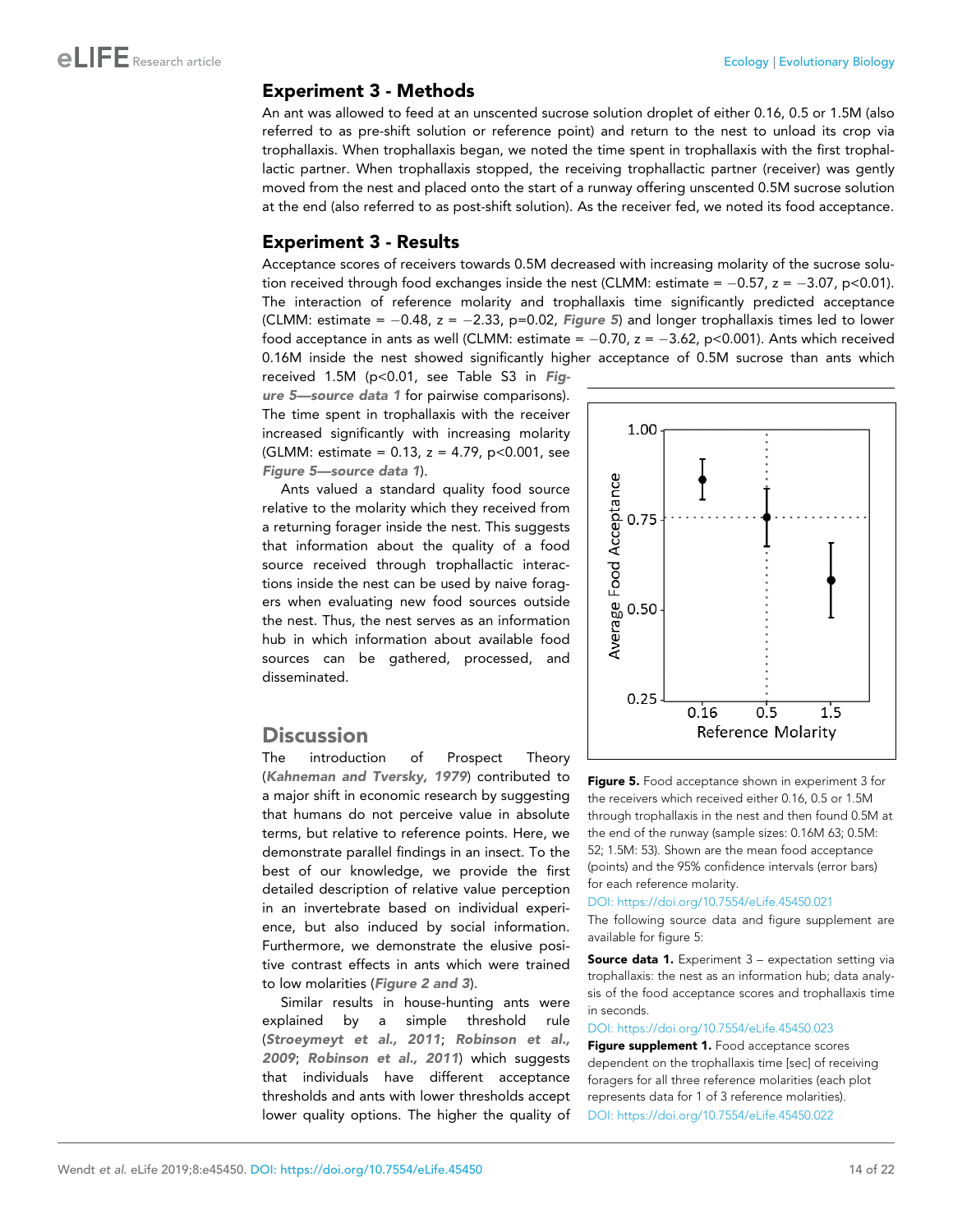the option, the more often it exceeds the acceptance threshold of individual ants, and thus the option is accepted more readily. This could have potentially affected our results in experiment 1, as we would expect fewer individuals to accept very low reference points. Ants which did not accept the low-quality sucrose would thus not be tested. Therefore, at low reference points, we would only select individuals with very low acceptance thresholds, while no threshold selection would occur at high reference points. When confronting ants with medium-quality food after training, the differently selected acceptance thresholds may lead to the same pattern as we observed. However, 97% of all ants finished both the training and the test phases and no higher proportion of cancelled training can be seen at lower reference molarities (see [Supplementary file 1](#page-17-0)). It is thus unlikely that a simple threshold rule leads to the results shown in experiment 1 ([Figure 2 and 3](#page-7-0)).

While a second major prediction of Prospect Theory, that 'losses loom larger than gains' ([Tversky and Kahneman, 1992](#page-20-0)), is not supported by the data of our main experiment, it is also not ruled out. We believe ants do overemphasise losses, but, due to limitations in the experimental design and physiological limitations of the animals, we cannot make strong claims about this ([Col](#page-18-0)[lins, 1995](#page-18-0); [Dukas, 2005](#page-18-0); [Reid and Stamps, 1997](#page-20-0)). The lack of strong evidence for losses being overemphasised may stem from the psychophysics of our study system: a basic tenant of psychophysics is that the Just Noticeable Difference (JNDs) between two stimuli is a function of the relative difference between the stimuli ([Fechner, 1860](#page-18-0); [Zwislocki, 2009](#page-20-0); [Stevens, 1957](#page-20-0)). Thus, ants shifted from 0.1M to medium (0.5M) quality experience a fivefold increase in molarity, while those downshifted from 0.9M to 0.5M experience less than a twofold decrease, although the absolute change was of the same magnitude. This would predict larger shift-changes, in terms of absolute molarity change, for gains than for losses. Indeed, the fact that this is also not seen may imply that losses are indeed – relatively speaking – looming larger than gains for the ants. Finally, it must be kept in mind that acceptance scores are unlikely to be linear, and that pheromone deposition behaviour shows large variation ([Beckers et al., 1992](#page-17-0)), making it difficult to use either of these factors to quantitatively test for over- and undervaluation of gains and losses.

The results of experiment 2 allow us to exclude all but a cognitive relative value effect ([Figure 4](#page-11-0)). This cognitive effect is subjectively very familiar to humans, and its presence in an invertebrate is at first glance surprising. However, insects have been shown to display many cognitive traits in parallel with humans ([Brosnan and De Waal, 2003](#page-18-0); [Aw et al., 2011](#page-17-0); [Premack and Hillix, 1962](#page-20-0); [Dukas, 2005](#page-18-0); [Reid and Stamps, 1997](#page-20-0)), and contrast effects are likely selected for ([McNamara et al., 2013](#page-19-0)).

The smaller effect size in experiment two is presumably driven either by the exclusion of the additional driving factors (see experiment two description), or the additional complications involved in an extensive training regime, or both. Specifically, the expectations leading to contrast effects in experiment two were driven by differential learning of odour-quality associations, rather than a simple one-component memory of food quality as may have been the case in experiment 1. This may have weakened the observed effect.

Another possible explanation for smaller effect sizes may be that in experiment 2 ants had access to two reference points (0.25M and 1.5M) to use for value judgement of the medium-quality food in the control experiment, while in experiment 1 they only had one reference. Thus, while the odour cue may have overemphasised the role of the associated quality as reference, the competing reference quality may have been acting as a second reference. Additional reference points are likely to affect the scale post-shift rewards are compared to ([Zwislocki, 2009](#page-20-0)). This possibility is supported by the acceptance data collected during training in experiment 2. On the first training visit, all ants encountered low quality food and showed a high food acceptance towards the feeder (*[Figure 4A](#page-11-0)*). However, as soon as ants had experienced a high-quality sucrose solution, the previously acceptable low-quality food became unattractive, and food acceptance scores decreased from a mean of 0.99 to 0.39. This strongly suggests that the ants were valuing the training solutions in relation to each other, and may therefore have used both reference points to judge the value of an unscented medium-quality food source. It is possible that the ants may have calculated an average from both reference points, and used the average as comparison to judge the value of the post-shift reward ([Flaherty, 1999](#page-18-0)), as shown in rats ([Peters and McHose, 1974](#page-19-0)). However, the fact that medium quality elicited different food acceptance scores depending on the runway scent makes it unlikely that this would be the only factor affecting acceptance scores.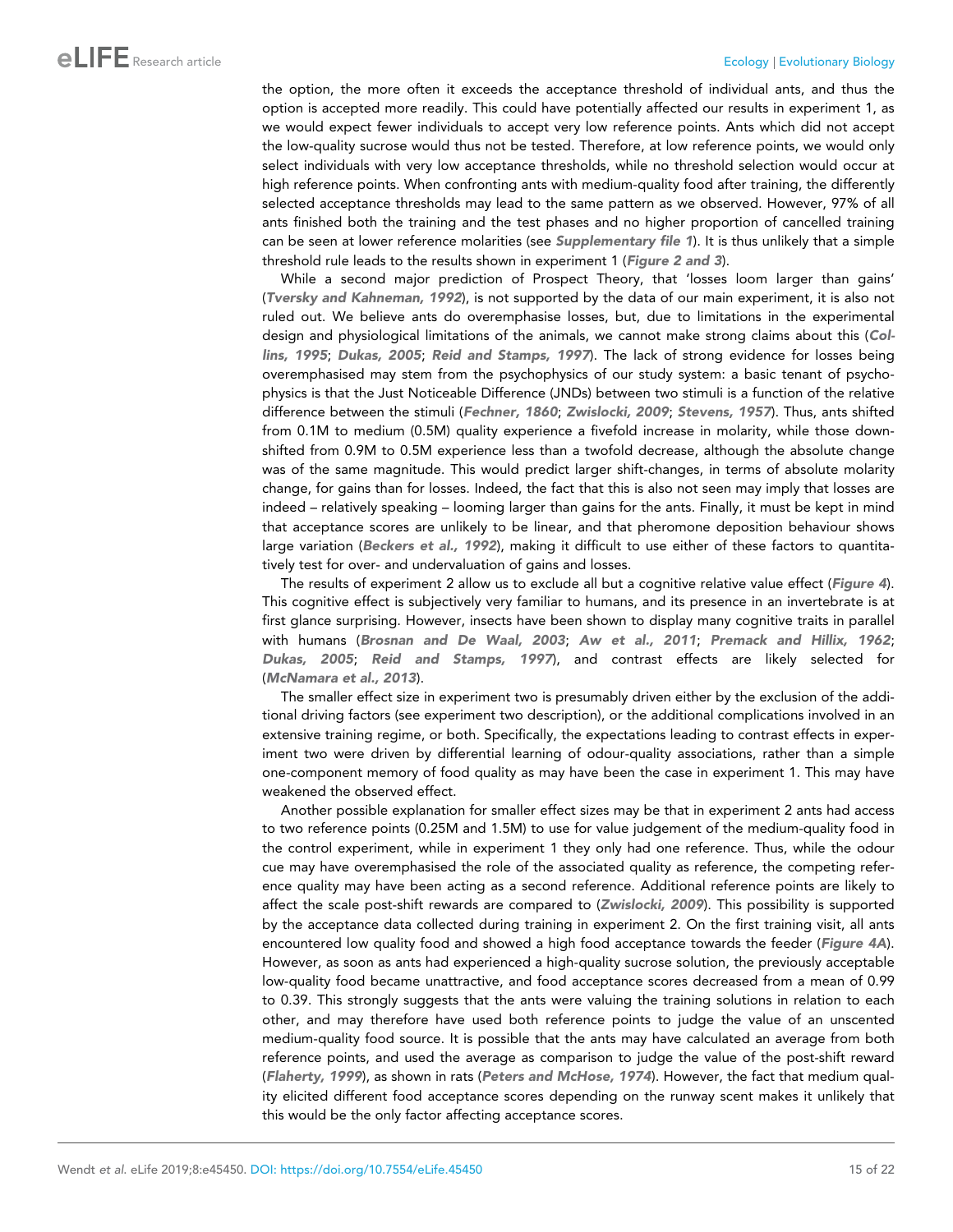Lastly, masking effects may also explain the smaller contrast effects of experiment 2 compared to experiment 1: learning theory suggests that neutral cues associated to positive stimuli will elicit posi-tive responses even when no reward is given and vice versa ([Rescorla and Wagner, 1972](#page-20-0)). Therefore, since ants were confronted with the scent associated to high-quality food, food acceptance may have been affected by the scent itself, leading to an elevated food acceptance compared to ants tested in experiment 1 which did not receive a positive cue, but only medium-quality food.

The reduced pheromone deposition seen in the final return in experiment 2 may be due to the change in environment (scented runways to unscented runways) causing a disruption in recruitment behaviour, perhaps due to generalisation decrement ([Kimble, 1961](#page-19-0); [Capaldi, 1978](#page-18-0)) or neophobia ([Barnett, 1958](#page-17-0); [Johnson, 2000](#page-19-0); [Mitchell, 1976](#page-19-0); [Pliner and Loewen, 1997](#page-20-0)). Furthermore, since only the scented paper overlays were replaced by unscented ones, but not the runways themselves, it is possible that small portions of the odours were still present, driving the ants to deposit pheromone according to the remaining odours, with higher deposition rates for the high-quality associated odour. In a separate experiment, such pheromone deposition directly related to quality-associated odours on runways was clearly demonstrated ([Wendt and Czaczkes, 2019](#page-20-0)). This would explain why pheromone depositions were higher for ants returning to the nest from a high molarity scent than in ants returning from a low molarity scent.

Information about sucrose concentrations gained through trophallactic interactions inside the nest can affect the way newly discovered food sources are valued outside the nest ([Figure 5](#page-13-0)), as well as providing other information ([Provecho and Josens, 2009](#page-20-0); [Josens et al., 2016](#page-19-0); [LeBoeuf et al.,](#page-19-0) [2016](#page-19-0)). By taking into account information gained inside the nest, recruited workers are able to evaluate newly discovered food sources in relation to other food sources available in the environment. Ants could thus forego food sources which are of lower quality than the average available food sources ([Wendt and Czaczkes, 2017](#page-20-0)). Even though higher trophallaxis times led to lower acceptance scores and trophallaxis times were higher at high reference molarities, this does not necessarily imply that ants ingested more sucrose at higher references and were thus less hungry or motivated. Higher sucrose solutions are more viscose and thus ants take longer to ingest the same amount of sucrose compared to low molarities ([Josens et al., 1998](#page-19-0)). If, however, more sucrose solution was transferred between the returning forager and the recruit at longer trophallaxis times, it is likely that information input increases and food acceptance decreases. The longer the trophallaxis time, the more the recruit can fill its crop through trophallaxis and therefore the food acceptance may decrease, because the recruit is less starved than an ant which showed a short trophallaxis time. However, even if more food was transferred, the food acceptance scores are a measure of the first assessment of ants at a food source, not the ingested volume. Thus, while some ants may have had less space in their crop left, this may not necessarily affect the food acceptance score, while it is very likely to affect ingested volume after trophallaxis. Additionally, if longer trophallaxis times lead to more ingested sucrose solution, it is also more likely that a higher amount of information about the past food quality is transferred. Thus, more transferred food during trophallaxis may have led to better informed ants reaching the post-shift solution and thus stronger contrast effects. Since the data shows clear effects of both trophallaxis time and reference solution on the food acceptance of 0.5M sucrose, longer trophallaxis times cannot be the only factor driving the contrast effects found in this experiment (see [Figure 5—source data 1](#page-13-0) and [Figure 5—figure supplement 1](#page-13-0)). Even at high trophallaxis times, ants with a 0.16M reference showed no low food acceptance scores, unlike ants with high reference solution after long trophallaxis times.

Ultimately, we see the nest serving as an information hub, in which information about currently available food sources can be collected, synthesised, and fed back to outgoing foragers. Relative value perception can therefore be expected to have strong effects not only on the individual behaviour of animals, but also on the collective behaviour of insect colonies. For example, colonies of house-hunting ants developed an aversion towards mediocre nests when housed in high-quality nests, but not when they were housed in low-quality nests. Such mediocre nests are then avoided when colonies have to find a new nest site while newly discovered mediocre nests are readily accepted ([Stroeymeyt et al., 2011](#page-20-0); [Robinson et al., 2011](#page-20-0)). However, while in house-hunting the reference resource is directly experienced by scouts only, we demonstrate that information brought back to the nest can set a reference point for ants which have not directly experienced the resource in situ.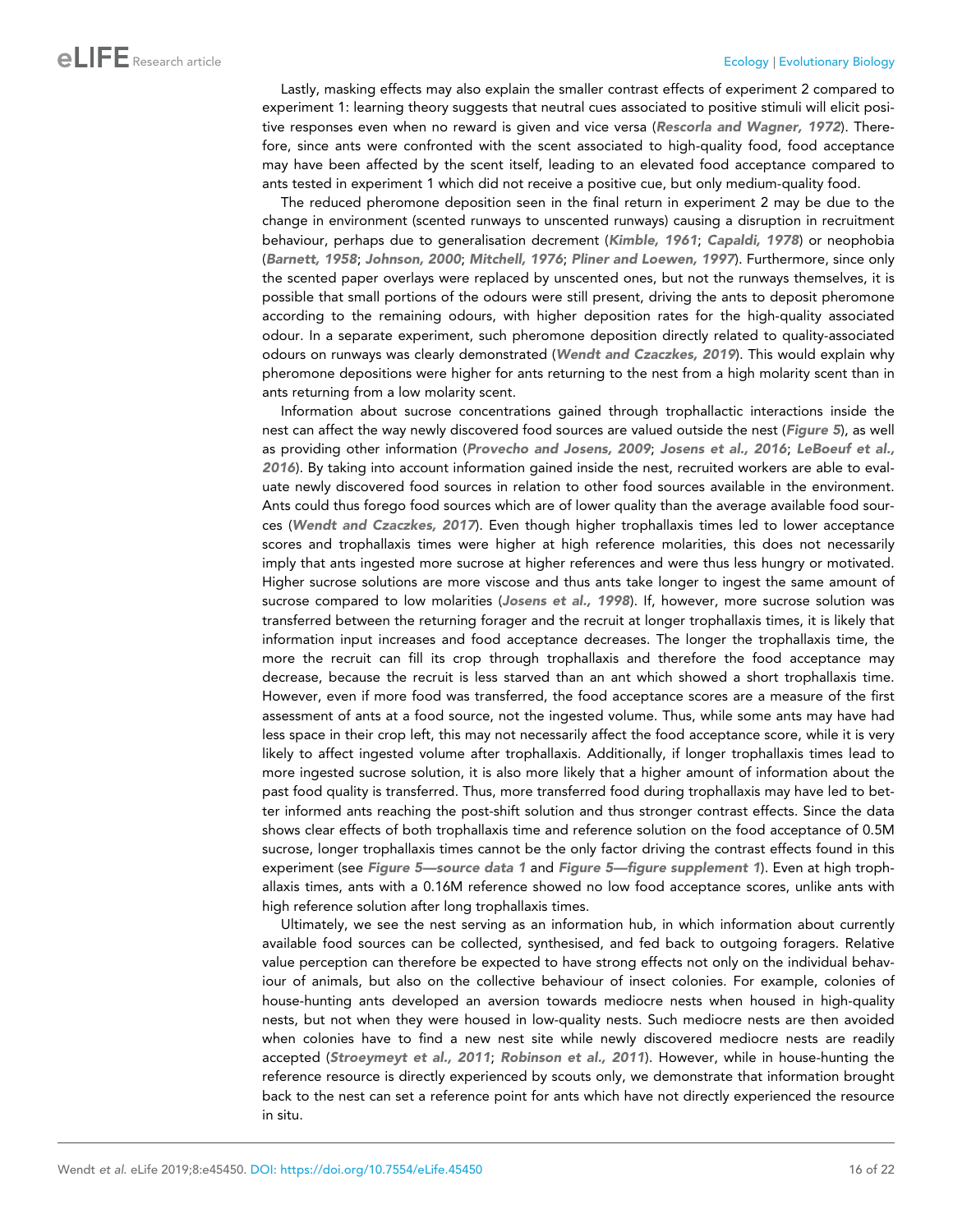<span id="page-16-0"></span>A broad range of behaviours relevant to behavioural economics have been described in invertebrates ([Czaczkes et al., 2018a](#page-18-0); [Pompilio et al., 2006](#page-20-0); [Wendt and Czaczkes, 2017](#page-20-0); [Czaczkes et al.,](#page-18-0) [2018b](#page-18-0); [Cheng et al., 2002](#page-18-0)). We propose that invertebrates make attractive models for a broader understanding of behavioural economics in humans. The benefits of an interdisciplinary approach will likely flow both ways. Using animal models allows researchers to avoid pitfalls associated with studies on humans, such as cultural and educational differences ([Carter and Irons, 1991](#page-18-0); [Guiso et al., 2006](#page-18-0)), second-guessing of experimenters, and non-relevant reward sizes ([Levitt and](#page-19-0) [List, 2007](#page-19-0)) as well as relaxing ethical concerns. The game-like designs of many economic experiments are highly artificial and the incentive magnitudes that can be provided are limited ([Kahneman and Tversky, 1979](#page-19-0); [Levitt and List, 2007](#page-19-0)). While there has been much progress in field studies on humans to clearly measure causal relationships ([Harrison and List, 2004](#page-19-0)), the usefulness of these new techniques is constrained by the range of questions and settings to which they can be applied. Hence, while behavioural studies on invertebrates also have their limitations (for example, in that inducing expectations is more of a challenge), they can be easily designed to be ecologically meaningful, and offer rewards which are in line with the real-life budgets under which the animals operate. Finally, due to human complexity, building economic models which accurately predict human behaviour is challenging. Insect economic behaviours are demonstrably similar to that of humans, but likely simpler. We therefore propose that economic models to predict invertebrate decision making may be a complementary step on the way to predicting human behaviour.

There is a well-developed tradition of integrating economics and biology ([Aw et al., 2011](#page-17-0); [Czaczkes et al., 2018a](#page-18-0); [Lydall et al., 2010](#page-19-0); [Aw et al., 2009](#page-17-0); [Wendt and Czaczkes, 2017](#page-20-0); [Cheng et al., 2002](#page-18-0); [Evans and Westergaard, 2006](#page-18-0)). Here we provide a systematic description of value judgment relative to a reference point in ants, define a relative value curve as described in Prospect Theory, and provide some of the first strong evidence for a purely cognitive element to relative value judgement. Reference points can not only be set by individual experiences but also through social information such as pheromone trails or through trophallactic contacts inside the nest. We feel a critical mass of evidence is now available to consider comparative behavioural economics as a relevant discipline for both biologists and economists.

### Acknowledgements

We thank Flavio Roces for helpful comments on this work, Florian Hartig for advice concerning statistical analysis of our data, and Nathalie Stroeymeyt, Stephen Pratt, and an anonymous reviewer for comments on an earlier version of this manuscript. We also thank the DFG (Deutsche Forschungsgemeinschaft) which funded SW and TJC with an Emmy Noether grant to TJC, grant number CZ 237/  $1 - 1$ .

## Additional information

#### Funding

| Funder                               | <b>Grant reference number</b>                                    | Author          |
|--------------------------------------|------------------------------------------------------------------|-----------------|
| Deutsche Forschungsge-<br>meinschaft | Emmy-Noether-Grant<br>(Grant number CZ 237/1-1) Tomer J Czaczkes | Stephanie Wendt |

The funders had no role in study design, data collection and interpretation, or the decision to submit the work for publication.

#### Author contributions

Stephanie Wendt, Conceptualization, Data curation, Formal analysis, Validation, Investigation, Methodology, Writing—original draft, Writing—review and editing; Kim S Strunk, Andreas Roider, Validation, Writing—review and editing; Jürgen Heinze, Resources, Validation, Writing—review and editing; Tomer J Czaczkes, Conceptualization, Resources, Formal analysis, Supervision, Funding acquisition, Validation, Methodology, Writing—original draft, Project administration, Writing review and editing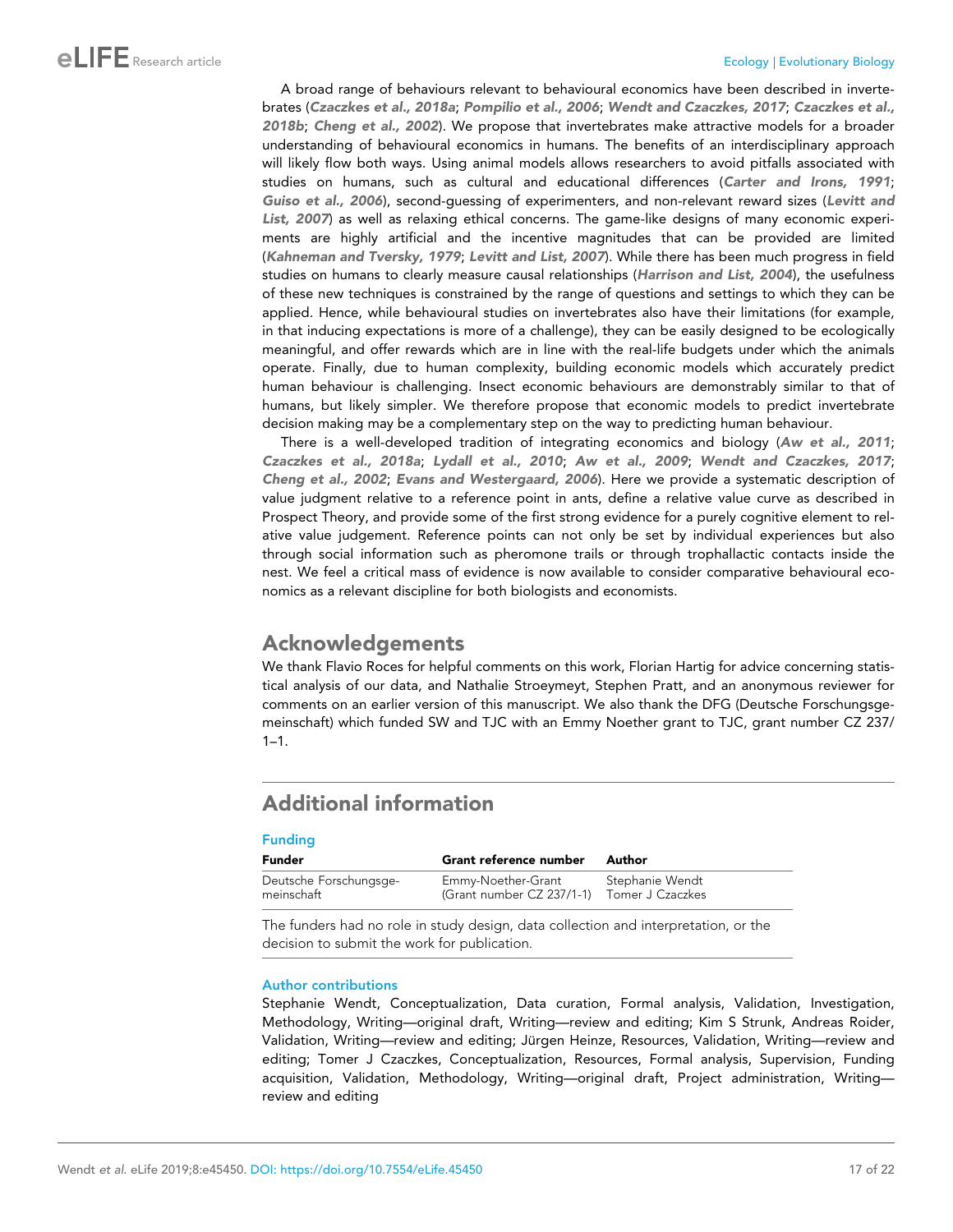### <span id="page-17-0"></span>Author ORCIDs

Stephanie Wendt (b) <https://orcid.org/0000-0002-8950-2845> Kim S Strunk iD <https://orcid.org/0000-0002-2896-814X> Tomer J Czaczkes **iD** <https://orcid.org/0000-0002-1350-4975>

#### **Ethics**

Animal experimentation: All animal treatment guidelines applicable to ants under German law have been followed.

#### Decision letter and Author response

Decision letter <https://doi.org/10.7554/eLife.45450.029> Author response <https://doi.org/10.7554/eLife.45450.030>

### Additional files

#### Supplementary files

. Supplementary file 1. Sample sizes, mean food acceptance and median pheromone depositions (inward and outward journeys) for the test visits of each experiment and treatment. [DOI: https://doi.org/10.7554/eLife.45450.024](https://doi.org/10.7554/eLife.45450.024)

. Transparent reporting form

[DOI: https://doi.org/10.7554/eLife.45450.025](https://doi.org/10.7554/eLife.45450.025)

#### Data availability

Raw data has been deposited on Dryad, [https://doi.org/10.5061/dryad.77q6s30.](https://doi.org/10.5061/dryad.77q6s30) Videos of food acceptance scores and other supplementary data such as statistical analyses have been uploaded as online supplementary files.

The following dataset was generated:

| Author(s)                                                         | Year Dataset title                                                                                        | <b>Dataset URL</b>                           | Database and<br>Identifier                             |
|-------------------------------------------------------------------|-----------------------------------------------------------------------------------------------------------|----------------------------------------------|--------------------------------------------------------|
| Wendt S, Strunk<br>KS, Heinze JPD,<br>Roider APD.<br>Czaczkes TJD | 2019 Data from: Positive and negative<br>incentive contrasts lead to relative<br>value perception in ants | https://dx.doi.org/10.<br>5061/dryad.77q6s30 | Dryad Digital<br>Repository, 10.5061/<br>dryad.77q6s30 |

### References

- Akre KL, Johnsen S. 2014. Psychophysics and the evolution of behavior. *Trends in Ecology & Evolution* 29:291– 300. DOI:<https://doi.org/10.1016/j.tree.2014.03.007>, PMID: [24726346](http://www.ncbi.nlm.nih.gov/pubmed/24726346)
- Aw JM, Holbrook RI, Burt de Perera T, Kacelnik A. 2009. State-dependent valuation learning in fish: banded tetras prefer stimuli associated with greater past deprivation. *Behavioural Processes* 81:333–336. DOI: [https://](https://doi.org/10.1016/j.beproc.2008.09.002) [doi.org/10.1016/j.beproc.2008.09.002](https://doi.org/10.1016/j.beproc.2008.09.002), PMID: [18834933](http://www.ncbi.nlm.nih.gov/pubmed/18834933)
- Aw JM, Vasconcelos M, Kacelnik A. 2011. How costs affect preferences: experiments on state dependence, hedonic state and within-trial contrast in starlings. *Animal Behaviour* 81:1117–1128. DOI: [https://doi.org/10.](https://doi.org/10.1016/j.anbehav.2011.02.015) [1016/j.anbehav.2011.02.015](https://doi.org/10.1016/j.anbehav.2011.02.015)
- Barnett SA. 1958. Experiments on neophobia in wild and laboratory rats. *British Journal of Psychology* 49:195– 201. DOI:<https://doi.org/10.1111/j.2044-8295.1958.tb00657.x>, PMID: [13572791](http://www.ncbi.nlm.nih.gov/pubmed/13572791)

Bates D, Mächler M, Bolker B, Walker S. 2014. Fitting linear Mixed-Effects models using Ime4. arXiv. [http://arxiv.](http://arxiv.org/abs/1406.5823) [org/abs/1406.5823.](http://arxiv.org/abs/1406.5823)

Beckers R, Deneubourg JL, Goss S. 1992. Trail laying behaviour during food recruitment in the antLasius Niger (L.). *Insectes Sociaux* 39:59–72. DOI:<https://doi.org/10.1007/BF01240531>

Beckers R, Deneubourg JL, Goss S. 1993. Modulation of trail laying in the antLasius Niger (Hymenoptera: formicidae) and its role in the collective selection of a food source. *Journal of Insect Behavior* 6:751–759. DOI:<https://doi.org/10.1007/BF01201674>

Benjamini Y, Hochberg Y. 1995. Controlling the false discovery rate: a practical and powerful approach to multiple testing. *Journal of the Royal Statistical Society: Series B* 57:289–300. DOI: [https://doi.org/10.1111/j.](https://doi.org/10.1111/j.2517-6161.1995.tb02031.x) [2517-6161.1995.tb02031.x](https://doi.org/10.1111/j.2517-6161.1995.tb02031.x)

Bentosela M, Jakovcevic A, Elgier AM, Mustaca AE, Papini MR. 2009. Incentive contrast in domestic dogs (Canis familiaris). *Journal of Comparative Psychology* 123:125–130. DOI: [https://doi.org/10.1037/a0013340,](https://doi.org/10.1037/a0013340) PMID: [1](http://www.ncbi.nlm.nih.gov/pubmed/19450019) [9450019](http://www.ncbi.nlm.nih.gov/pubmed/19450019)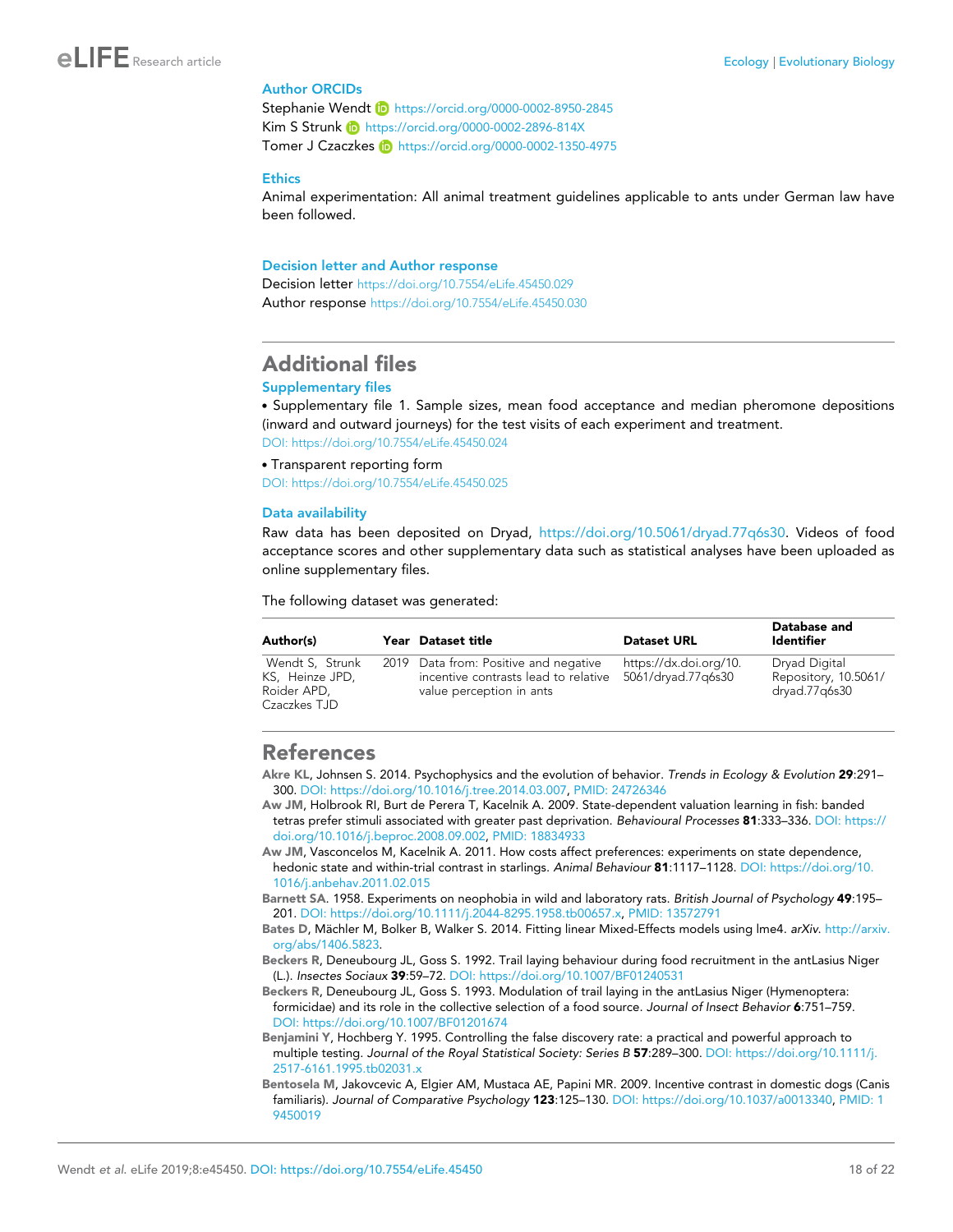<span id="page-18-0"></span>Bitterman ME. 1976. Incentive contrast in honey bees. *Science* 192:380–382. DOI: [https://doi.org/10.1126/](https://doi.org/10.1126/science.1257773) [science.1257773,](https://doi.org/10.1126/science.1257773) PMID: [1257773](http://www.ncbi.nlm.nih.gov/pubmed/1257773)

Black RW. 1968. Shifts in magnitude of reward and contrast effects in instrumental and selective learning: a reinterpretation. *Psychological Review* 75:114–126. DOI:<https://doi.org/10.1037/h0025563>, PMID: [4870549](http://www.ncbi.nlm.nih.gov/pubmed/4870549)

Bower GH. 1961. A contrast effect in differential conditioning. *Journal of Experimental Psychology* 62:196–199. DOI:<https://doi.org/10.1037/h0048109>

Boyce CJ, Brown GD, Moore SC. 2010. Money and happiness: rank of income, not income, affects life satisfaction. *Psychological Science* 21:471–475. DOI: [https://doi.org/10.1177/0956797610362671,](https://doi.org/10.1177/0956797610362671) PMID: [20424085](http://www.ncbi.nlm.nih.gov/pubmed/20424085)

Brosnan SF, De Waal FB. 2003. Monkeys reject unequal pay. *Nature* 425:297–299. DOI: [https://doi.org/10.1038/](https://doi.org/10.1038/nature01963) [nature01963](https://doi.org/10.1038/nature01963), PMID: [13679918](http://www.ncbi.nlm.nih.gov/pubmed/13679918)

Campbell PE, Crumbaugh CM, Knouse SB, Snodgrass ME. 1970. A test of the ";ceiling effect"; hypothesis of positive contrast. *Psychonomic Science* 20:17–18. DOI:<https://doi.org/10.3758/BF03335577>

- Capaldi ED. 1978. Effects of changing alley color on the successive negative contrast effect. *Bulletin of the Psychonomic Society* 12:69–70. DOI:<https://doi.org/10.3758/BF03329628>
- Capaldi EJ, Lynch D. 1967. Repeated shifts in reward magnitude: evidence in favor of an associational and absolute (noncontextual) interpretation. *Journal of Experimental Psychology* 75:226–235. DOI: [https://doi.org/](https://doi.org/10.1037/h0024986) [10.1037/h0024986](https://doi.org/10.1037/h0024986), PMID: [6062963](http://www.ncbi.nlm.nih.gov/pubmed/6062963)
- Carter JR, Irons MD. 1991. Are economists different, and if so, why? *Journal of Economic Perspectives* 5:171– 177. DOI:<https://doi.org/10.1257/jep.5.2.171>

Cheng K, Peña J, Porter MA, Irwin JD. 2002. Self-control in honeybees. Psychonomic Bulletin & Review 9:259-263. DOI: [https://doi.org/10.3758/BF03196280,](https://doi.org/10.3758/BF03196280) PMID: [12120787](http://www.ncbi.nlm.nih.gov/pubmed/12120787)

Christensen RHB. 2015. ordinal: Regression Models for Ordinal Data. R Package Version. 28. [http://www.cran.r](http://www.cran.r-project.org/package=ordinal/)[project.org/package=ordinal/](http://www.cran.r-project.org/package=ordinal/)

Collins SA. 1995. The effect of recent experience on female choice in zebra finches. *Animal Behaviour* 49:479– 486. DOI:<https://doi.org/10.1006/anbe.1995.0062>

- Couvillon PA, Bitterman ME. 1984. The overlearning-extinction effect and succeessive contrasts in honeybees. *Journal of Comparative Psychology* 98:100–109. DOI:<https://doi.org/10.1037//0735-7036.98.1.100>
- Crespi LP. 1942. Quantitative variation of incentive and performance in the white rat. *The American Journal of Psychology* 55:467–517. DOI:<https://doi.org/10.2307/1417120>
- Czaczkes TJ, Grüter C, Ellis L, Wood E, Ratnieks FL. 2013. Ant foraging on complex trails: route learning and the role of trail pheromones in Lasius Niger. *The Journal of Experimental Biology* 216:188–197. DOI: [https://doi.](https://doi.org/10.1242/jeb.076570) [org/10.1242/jeb.076570](https://doi.org/10.1242/jeb.076570), PMID: [22972897](http://www.ncbi.nlm.nih.gov/pubmed/22972897)
- Czaczkes TJ, Grüter C, Ratnieks FL. 2015. Trail pheromones: an integrative view of their role in social insect colony organization. *Annual Review of Entomology* 60:581–599. DOI: [https://doi.org/10.1146/annurev-ento-](https://doi.org/10.1146/annurev-ento-010814-020627)[010814-020627,](https://doi.org/10.1146/annurev-ento-010814-020627) PMID: [25386724](http://www.ncbi.nlm.nih.gov/pubmed/25386724)
- Czaczkes TJ, Brandstetter B, di Stefano I, Heinze J. 2018a. Greater effort increases perceived value in an invertebrate. *Journal of Comparative Psychology* 132:200–209. DOI: [https://doi.org/10.1037/com0000109,](https://doi.org/10.1037/com0000109) PMID: [29504773](http://www.ncbi.nlm.nih.gov/pubmed/29504773)
- Czaczkes TJ, Koch A, Fröber K, Dreisbach G. 2018b. Voluntary switching in an invertebrate: the effect of cue and reward change. *Journal of Experimental Psychology: Animal Learning and Cognition* 44:247–257. DOI: [https://](https://doi.org/10.1037/xan0000171) doi.org/10.1037/xan000017
- Devigne C, Detrain C. 2002. Collective exploration and area marking in the ant lasius niger. *Insectes Sociaux* 49: 357–362. DOI:<https://doi.org/10.1007/PL00012659>
- Dukas R. 2005. Learning affects mate choice in female fruit flies. *Behavioral Ecology* 16:800–804. DOI: [https://](https://doi.org/10.1093/beheco/ari057) [doi.org/10.1093/beheco/ari057](https://doi.org/10.1093/beheco/ari057)

Dunham PJ. 1968. Contrasted conditions of reinforcement. A selective critique. *Psychological Bulletin* 69:295– 315. DOI: [https://doi.org/10.1037/h0025690,](https://doi.org/10.1037/h0025690) PMID: [4873054](http://www.ncbi.nlm.nih.gov/pubmed/4873054)

Dussutour A, Fourcassie´ V, Helbing D, Deneubourg JL. 2004. Optimal traffic organization in ants under crowded conditions. *Nature* 428:70–73. DOI: [https://doi.org/10.1038/nature02345,](https://doi.org/10.1038/nature02345) PMID: [14999281](http://www.ncbi.nlm.nih.gov/pubmed/14999281)

Evans TA, Westergaard GC. 2006. Self-control and tool use in tufted capuchin monkeys (Cebus apella). *Journal of Comparative Psychology* 120:163–166. DOI: [https://doi.org/10.1037/0735-7036.120.2.163,](https://doi.org/10.1037/0735-7036.120.2.163) PMID: [16719595](http://www.ncbi.nlm.nih.gov/pubmed/16719595)

Fechner GT. 1860. *Elemente Der Psychophysik [Elements of Psychophysics]*. Leipzig, Germany: Breitkopf und Härtel.

Flaherty CF. 1982. Incentive contrast: a review of behavioral changes following shifts in reward. *Animal Learning & Behavior* 10:409–440. DOI:<https://doi.org/10.3758/BF03212282>

Flaherty CF, Becker HC, Pohorecky L. 1985. Correlation of corticosterone elevation and negative contrast varies as a function of postshift day. *Animal Learning & Behavior* 13:309–314. DOI: [https://doi.org/10.3758/](https://doi.org/10.3758/BF03200025) [BF03200025](https://doi.org/10.3758/BF03200025)

Flaherty CF. 1999. *Incentive Relativity*. Cambridge University Press.

Forstmeier W, Schielzeth H. 2011. Cryptic multiple hypotheses testing in linear models: overestimated effect sizes and the winner's curse. *Behavioral Ecology and Sociobiology* 65:47–55. DOI: [https://doi.org/10.1007/](https://doi.org/10.1007/s00265-010-1038-5) [s00265-010-1038-5,](https://doi.org/10.1007/s00265-010-1038-5) PMID: [21297852](http://www.ncbi.nlm.nih.gov/pubmed/21297852)

- Guiso L, Sapienza P, Zingales L. 2006. Does culture affect economic outcomes? *Journal of Economic Perspectives* 20:23–48. DOI:<https://doi.org/10.1257/jep.20.2.23>
- Hangartner W. 1970. Control of pheromone quantity in odor trails of the ant acanthomyops interjectus MAYR. *Experientia* 26:664–665. DOI:<https://doi.org/10.1007/BF01898753>, PMID: [5424358](http://www.ncbi.nlm.nih.gov/pubmed/5424358)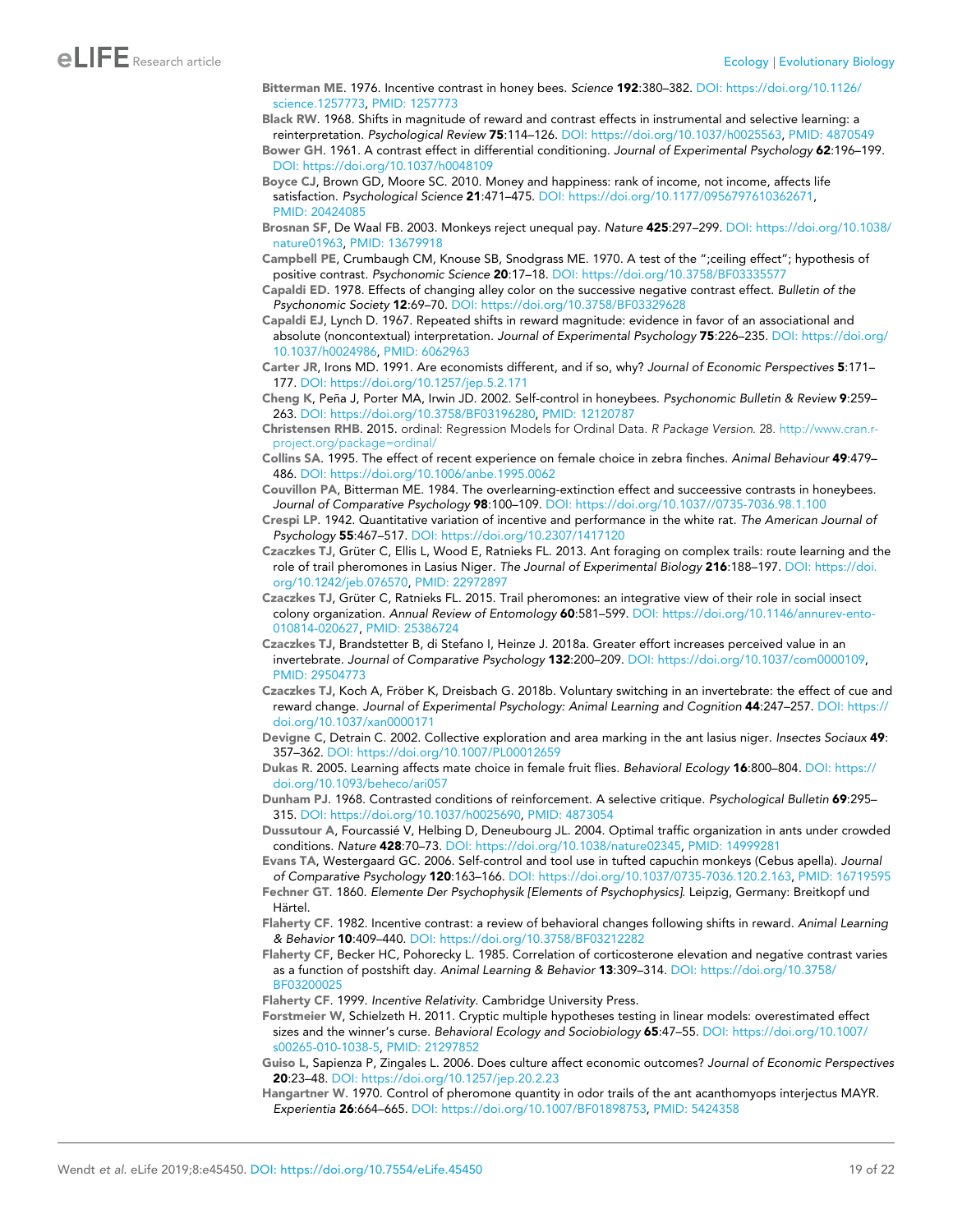- <span id="page-19-0"></span>Harrison GW, List JA. 2004. Field experiments. *Journal of Economic Literature* 42:1009–1055. DOI: [https://doi.](https://doi.org/10.1257/0022051043004577) [org/10.1257/0022051043004577](https://doi.org/10.1257/0022051043004577)
- Hartig F. 2017. Residual Diagnostics for Hierarchical (Multi-Level / Mixed) Regression Models. [http://florianhartig.](http://florianhartig.github.io/DHARMa/) [github.io/DHARMa/](http://florianhartig.github.io/DHARMa/)
- Healey CIM, Pratt SC. 2008. The effect of prior experience on nest site evaluation by the ant temnothorax curvispinosus. *Animal Behaviour* 76:893–899. DOI:<https://doi.org/10.1016/j.anbehav.2008.02.016>
- Helson H. 1964. *Adaptation-Level Theory: An Experimental and Systematic Approach to Behavior*. New York: Harper and Row.
- Holman L, Head ML, Lanfear R, Jennions MD. 2015. Evidence of experimental bias in the life sciences: why we need blind data recording. *PLOS Biology* 13:e1002190. DOI:<https://doi.org/10.1371/journal.pbio.1002190>, PMID: [26154287](http://www.ncbi.nlm.nih.gov/pubmed/26154287)
- Johnson E. 2000. Food-neophobia in semi-free ranging rhesus macaques: effects of food limitation and food source. *American Journal of Primatology* 50:25–35. DOI: [https://doi.org/10.1002/\(SICI\)1098-2345\(200001\)50:](https://doi.org/10.1002/(SICI)1098-2345(200001)50:1%3C25::AID-AJP3%3E3.0.CO;2-D) [1<25::AID-AJP3>3.0.CO;2-D](https://doi.org/10.1002/(SICI)1098-2345(200001)50:1%3C25::AID-AJP3%3E3.0.CO;2-D), PMID: [10588433](http://www.ncbi.nlm.nih.gov/pubmed/10588433)
- Josens R, Farina WM, Josens RB. 1998. Nectar feeding by the ant camponotus mus: intake rate and crop filling as a function of sucrose concentration. *Journal of Insect Physiology* 44:579–585. PMID: [12769940](http://www.ncbi.nlm.nih.gov/pubmed/12769940)
- Josens R, Mattiacci A, Lois-Milevicich J, Giacometti A. 2016. Food information acquired socially overrides individual food assessment in ants. *Behavioral Ecology and Sociobiology* 70:2127–2138. DOI: [https://doi.org/](https://doi.org/10.1007/s00265-016-2216-x) [10.1007/s00265-016-2216-x](https://doi.org/10.1007/s00265-016-2216-x)
- Josens RB, Roces F. 2000. Foraging in the ant camponotus mus: nectar-intake rate and crop filling depend on colony starvation. *Journal of Insect Physiology* 46:1103–1110. DOI: [https://doi.org/10.1016/S0022-1910\(99\)](https://doi.org/10.1016/S0022-1910(99)00220-6) [00220-6](https://doi.org/10.1016/S0022-1910(99)00220-6), PMID: [10817836](http://www.ncbi.nlm.nih.gov/pubmed/10817836)
- Kahneman D, Tversky A. 1979. Prospect theory: an analysis of decision under risk. *Econometrica* 47:263–291. DOI:<https://doi.org/10.2307/1914185>
- Kimble GA. 1961. *Hilgard and Marquis' "Conditioning and Learning"*. East Norwalk, CT US: Appleton-Century-Crofts.
- Kojadinovic M, Armitage JP, Tindall MJ, Wadhams GH. 2013. Response kinetics in the complex chemotaxis signalling pathway of rhodobacter sphaeroides. *Journal of the Royal Society Interface* 10:20121001. DOI: [https://doi.org/10.1098/rsif.2012.1001,](https://doi.org/10.1098/rsif.2012.1001) PMID: [23365194](http://www.ncbi.nlm.nih.gov/pubmed/23365194)
- LeBoeuf AC, Waridel P, Brent CS, Gonçalves AN, Menin L, Ortiz D, Riba-Grognuz O, Koto A, Soares ZG, Privman E, Miska EA, Benton R, Keller L. 2016. Oral transfer of chemical cues, growth proteins and hormones in social insects. *eLife* 5:e20375. DOI:<https://doi.org/10.7554/eLife.20375>, PMID: [27894417](http://www.ncbi.nlm.nih.gov/pubmed/27894417)
- Levitt SD, List JA. 2007. What do laboratory experiments measuring social preferences reveal about the real world? *Journal of Economic Perspectives* 21:153–174. DOI:<https://doi.org/10.1257/jep.21.2.153>
- Lydall ES, Gilmour G, Dwyer DM. 2010. Rats place greater value on rewards produced by high effort: an animal analogue of the "effort justification" effect. *Journal of Experimental Social Psychology* 46:1134–1137. DOI:<https://doi.org/10.1016/j.jesp.2010.05.011>
- Mailleux AC, Detrain C, Deneubourg JL. 2006. Starvation drives a threshold triggering communication. *Journal of Experimental Biology* 209:4224–4229. DOI:<https://doi.org/10.1242/jeb.02461>, PMID: [17050837](http://www.ncbi.nlm.nih.gov/pubmed/17050837)
- Mankiw NG. 2011. *Principles of Economics*. South-Western College Pub.
- Mayer-Gross W, Walker JW. 1946. Taste and selection of food in hypoglycaemia. *British Journal of Experimental Pathology* 27:297–305. PMID: [20279214](http://www.ncbi.nlm.nih.gov/pubmed/20279214)
- McNamara JM, Fawcett TW, Houston AI. 2013. An adaptive response to uncertainty generates positive and negative contrast effects. *Science* 340:1084–1086. DOI: [https://doi.org/10.1126/science.1230599,](https://doi.org/10.1126/science.1230599) PMID: [23723234](http://www.ncbi.nlm.nih.gov/pubmed/23723234)
- Melanson KJ, Westerterp-Plantenga MS, Campfield LA, Saris WH. 1999. Blood glucose and meal patterns in time-blinded males, after aspartame, carbohydrate, and fat consumption, in relation to sweetness perception. *British Journal of Nutrition* 82:437–446. DOI: [https://doi.org/10.1017/S0007114599001695,](https://doi.org/10.1017/S0007114599001695) PMID: [10690159](http://www.ncbi.nlm.nih.gov/pubmed/10690159)
- Mesibov R, Ordal GW, Adler J. 1973. The range of attractant concentrations for bacterial chemotaxis and the threshold and size of response over this range. Weber law and related phenomena. *The Journal of General Physiology* 62:203–223. DOI: [https://doi.org/10.1085/jgp.62.2.203,](https://doi.org/10.1085/jgp.62.2.203) PMID: [4578974](http://www.ncbi.nlm.nih.gov/pubmed/4578974)
- Mitchell D. 1976. Experiments on neophobia in wild and laboratory rats: a reevaluation. *Journal of Comparative and Physiological Psychology* 90:190–197. DOI:<https://doi.org/10.1037/h0077196>, PMID: [1249271](http://www.ncbi.nlm.nih.gov/pubmed/1249271)
- Mustaca AE, Bentosela M, Papini MR. 2000. Consummatory successive negative contrast in mice. *Learning and Motivation* 31:272–282. DOI:<https://doi.org/10.1006/lmot.2000.1055>
- Oberhauser FB, Czaczkes TJ. 2018. Tasting the unexpected: disconfirmation of expectations leads to lower perceived food value in an invertebrate. *Biology Letters* 14:20180440. DOI: [https://doi.org/10.1098/rsbl.2018.](https://doi.org/10.1098/rsbl.2018.0440) [0440](https://doi.org/10.1098/rsbl.2018.0440), PMID: [30185610](http://www.ncbi.nlm.nih.gov/pubmed/30185610)
- Papini MR, Ludvigson HW, Huneycutt D, Boughner RL. 2001. Apparent incentive contrast effects in autoshaping with rats. *Learning and Motivation* 32:434–456. DOI:<https://doi.org/10.1006/lmot.2001.1088>
- Parducci A. 1984. Value Judgments: Toward a Relational Theory of Happiness. In: Eiser J. R (Ed). *Attitudinal Judgment*. New York: Springer. p. 3–21.
- Pellegrini S, Mustaca A. 2000. Consummatory Successive Negative Contrast with Solid Food. *Learning and Motivation* 31:200–209. DOI:<https://doi.org/10.1006/lmot.2000.1052>
- Peters DP, McHose JH. 1974. Effects of varied preshift reward magnitude on successive negative contrast effects in rats. *Journal of Comparative and Physiological Psychology* 86:85–95. DOI:<https://doi.org/10.1037/h0035963>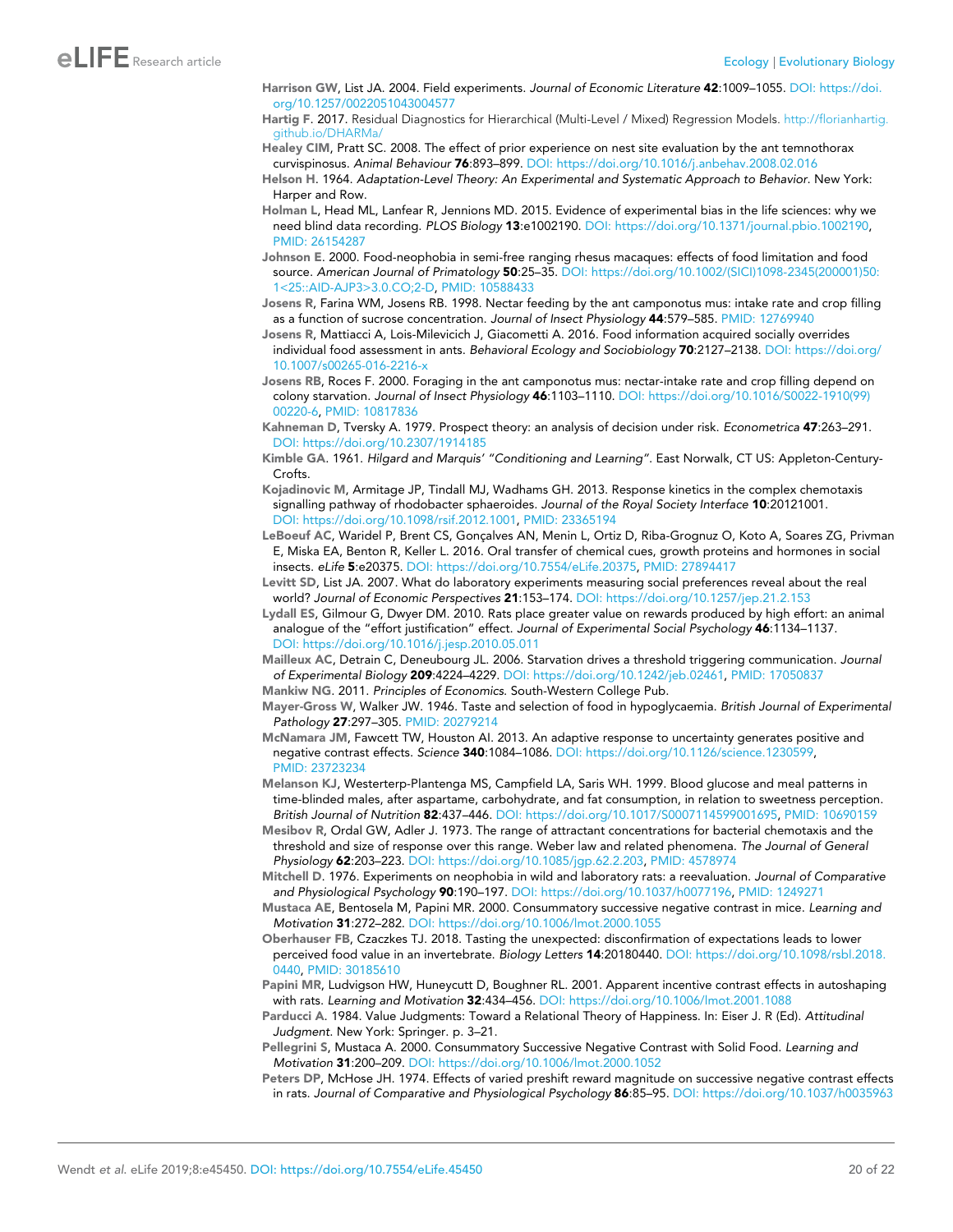- <span id="page-20-0"></span>Pliner P, Loewen ER. 1997. Temperament and food neophobia in children and their mothers. *Appetite* 28:239– 254. DOI:<https://doi.org/10.1006/appe.1996.0078>, PMID: [9218097](http://www.ncbi.nlm.nih.gov/pubmed/9218097)
- Pompilio L, Kacelnik A, Behmer ST. 2006. State-dependent learned valuation drives choice in an invertebrate. *Science* 311:1613–1615. DOI:<https://doi.org/10.1126/science.1123924>, PMID: [16543461](http://www.ncbi.nlm.nih.gov/pubmed/16543461)
- Premack D, Hillix WA. 1962. Evidence for shift effects in the consummatory response. *Journal of Experimental Psychology* 63:284–288. DOI: [https://doi.org/10.1037/h0039368,](https://doi.org/10.1037/h0039368) PMID: [14488594](http://www.ncbi.nlm.nih.gov/pubmed/14488594)
- Provecho Y, Josens R. 2009. Olfactory memory established during trophallaxis affects food search behaviour in ants. *Journal of Experimental Biology* 212:3221–3227. DOI:<https://doi.org/10.1242/jeb.033506>, PMID: [1](http://www.ncbi.nlm.nih.gov/pubmed/19801426) [9801426](http://www.ncbi.nlm.nih.gov/pubmed/19801426)
- R Development Core Team. 2016. R: A language and environment for statistical computing . Vienna, Austria: R Foundation for Statistical Computing. <https://www.R-project.org>
- Reid ML, Stamps JA. 1997. Female mate choice tactics in a resource-based mating system: field tests of alternative models. *The American Naturalist* 150:98–121. DOI:<https://doi.org/10.1086/286058>, PMID: [1](http://www.ncbi.nlm.nih.gov/pubmed/18811277) [8811277](http://www.ncbi.nlm.nih.gov/pubmed/18811277)
- Rescorla RA, Wagner AR. 1972. A Theory of Pavlovian Conditioning: Variations in the Effectiveness of Reinforcement and Nonreinforcement. In: Black A. H, Prokasky W. F (Eds). *Classical Conditioning II: Current Research and Theory*. New York: Appleton Century Crofts. p. 64–99.
- Richter MR, Waddington KD. 1993. Past foraging experience influences honey bee dance behaviour. *Animal Behaviour* 46:123–128. DOI:<https://doi.org/10.1006/anbe.1993.1167>
- Robinson EJH, Smith FD, Sullivan KME, Franks NR. 2009. Do ants make direct comparisons? *Proceedings of the Royal Society B: Biological Sciences* 276:2635–2641. DOI:<https://doi.org/10.1098/rspb.2009.0350>
- Robinson EJ, Franks NR, Ellis S, Okuda S, Marshall JA. 2011. A simple threshold rule is sufficient to explain sophisticated collective decision-making. *PLOS ONE* 6:e19981. DOI: [https://doi.org/10.1371/journal.pone.](https://doi.org/10.1371/journal.pone.0019981) [0019981](https://doi.org/10.1371/journal.pone.0019981), PMID: [21629645](http://www.ncbi.nlm.nih.gov/pubmed/21629645)
- Roces F. 1993. Both evaluation of resource quality and speed of recruited leaf-cutting ants (Acromyrmex lundi) depend on their motivational state. *Behavioral Ecology and Sociobiology* 33:183–189. DOI: [https://doi.org/10.](https://doi.org/10.1007/BF00216599) [1007/BF00216599](https://doi.org/10.1007/BF00216599)
- Roces F, Núñez JA. 1993. Information about food quality influences load-size selection in recruited leaf-cutting ants. *Animal Behaviour* 45:135–143. DOI:<https://doi.org/10.1006/anbe.1993.1012>
- Schuck-Paim C, Pompilio L, Kacelnik A. 2004. State-dependent decisions cause apparent violations of rationality in animal choice. *PLOS Biology* 2:e402. DOI: [https://doi.org/10.1371/journal.pbio.0020402,](https://doi.org/10.1371/journal.pbio.0020402) PMID: [15550984](http://www.ncbi.nlm.nih.gov/pubmed/15550984)
- Stevens SS. 1957. On the psychophysical law. *Psychological Review* 64:153–181. DOI: [https://doi.org/10.1037/](https://doi.org/10.1037/h0046162) [h0046162,](https://doi.org/10.1037/h0046162) PMID: [13441853](http://www.ncbi.nlm.nih.gov/pubmed/13441853)
- Stroeymeyt N, Robinson EJH, Hogan PM, Marshall JAR, Giurfa M, Franks NR. 2011. Experience-dependent flexibility in collective decision making by house-hunting ants. *Behavioral Ecology* 22:535–542. DOI: [https://doi.](https://doi.org/10.1093/beheco/arr007) [org/10.1093/beheco/arr007](https://doi.org/10.1093/beheco/arr007)
- Tinklepaugh OL. 1928. An experimental study of representative factors in monkeys. *Journal of Comparative Psychology* 8:197–236. DOI:<https://doi.org/10.1037/h0075798>
- Tversky A, Kahneman D. 1974. Judgment under uncertainty: heuristics and biases. *Science* 185:1124–1131. DOI: [https://doi.org/10.1126/science.185.4157.1124,](https://doi.org/10.1126/science.185.4157.1124) PMID: [17835457](http://www.ncbi.nlm.nih.gov/pubmed/17835457)
- Tversky A, Kahneman D. 1981. The framing of decisions and the psychology of choice. *Science* 211:453–458. DOI: [https://doi.org/10.1126/science.7455683,](https://doi.org/10.1126/science.7455683) PMID: [7455683](http://www.ncbi.nlm.nih.gov/pubmed/7455683)
- Tversky A, Kahneman D. 1992. Advances in prospect theory: cumulative representation of uncertainty. *Journal of Risk and Uncertainty* 5:297–323. DOI:<https://doi.org/10.1007/BF00122574>
- Ungemach C, Stewart N, Reimers S. 2011. How incidental values from the environment affect decisions about money, risk, and delay. *Psychological Science* 22:253–260. DOI: [https://doi.org/10.1177/0956797610396225,](https://doi.org/10.1177/0956797610396225) PMID: [21228134](http://www.ncbi.nlm.nih.gov/pubmed/21228134)
- Vlaev I, Chater N, Stewart N, Brown GD. 2011. Does the brain calculate value? *Trends in Cognitive Sciences* 15: 546–554. DOI: [https://doi.org/10.1016/j.tics.2011.09.008,](https://doi.org/10.1016/j.tics.2011.09.008) PMID: [21983149](http://www.ncbi.nlm.nih.gov/pubmed/21983149)
- Vogel JR, Mikulka PJ, Spear NE. 1968. Effects of shifts in sucrose and saccharine concentrations on licking behavior in the rat. *Journal of Comparative and Physiological Psychology* 66:661–666. DOI: [https://doi.org/10.](https://doi.org/10.1037/h0026556) [1037/h0026556](https://doi.org/10.1037/h0026556), PMID: [5721493](http://www.ncbi.nlm.nih.gov/pubmed/5721493)
- von Neumann J, Morgenstern O. 1944. *Theory of Games and Economic Behavior*. Princeton, NJ: Princeton University Press.
- Wagner WE, Smeds MR, Wiegmann DD. 2001. Experience affects female responses to male song in the variable field cricket gryllus lineaticeps (Orthoptera, gryllidae). *Ethology* 107:769–776. DOI: [https://doi.org/10.1046/j.](https://doi.org/10.1046/j.1439-0310.2001.00700.x) [1439-0310.2001.00700.x](https://doi.org/10.1046/j.1439-0310.2001.00700.x)
- Weinstein L. 1970a. Negative incentive contrast effects with saccharin vs sucrose and partial reinforcement. *Psychonomic Science* 21:276–278. DOI:<https://doi.org/10.3758/BF03330713>
- Weinstein L. 1970b. Negative incentive contrast with sucrose. *Psychonomic Science* 19:13–14. DOI: [https://doi.](https://doi.org/10.3758/BF03335483) [org/10.3758/BF03335483](https://doi.org/10.3758/BF03335483)
- Wendt S, Czaczkes TJ. 2017. Individual ant workers show self-control. *Biology Letters* 13:20170450. DOI: [https://](https://doi.org/10.1098/rsbl.2017.0450) [doi.org/10.1098/rsbl.2017.0450,](https://doi.org/10.1098/rsbl.2017.0450) PMID: [29021315](http://www.ncbi.nlm.nih.gov/pubmed/29021315)
- Wendt S, Czaczkes TJ. 2019. Labelling effect in insects: cue associations influence perceived food value in ant. *bioRxiv*. DOI:<https://doi.org/10.1101/680959>
- Zwislocki JJ. 2009. *Sensory Neuroscience: Four Laws of Psychophysics*. United States: Springer. DOI: [https://doi.](https://doi.org/10.1007/978-0-387-84849-5) [org/10.1007/978-0-387-84849-5](https://doi.org/10.1007/978-0-387-84849-5)